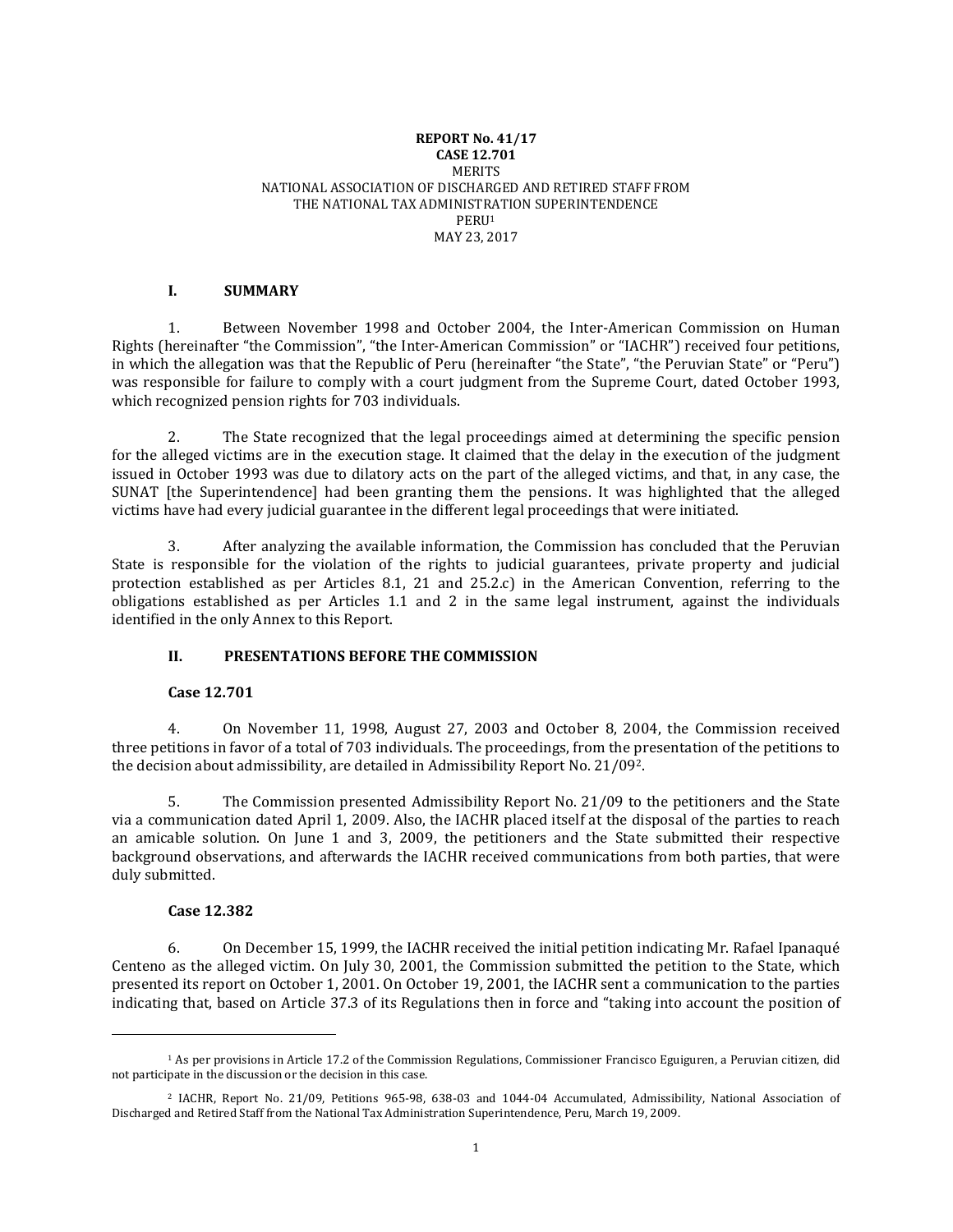the Peruvian State in connection with admissibility requirements", the decision was to defer the admissibility analysis until the substantial resolution was issued.

7. In that communication, the Commission gave the petitioner a deadline for his observations as per Article 38.1 in its Regulations then in force. The petitioner submitted his observations on December 10, 2001. Said communication was presented before the State with a term of two months to submit its observations. On March 7, 2002, the State submitted its observations. Later on, both parties submitted communications, which were duly presented.

8. Before the drafting of this Report, the Commission realized that Mr. Ipanaqué Centeno was on the list of alleged victims in Case 12,701 and that he was expressly mentioned in Admissibility Report No. 21/09. Also, the Commission confirmed that the objet in the separate petition made by Mr. Ipanaqué Centeno was the same as the object in the admitted case, and therefore informed the parties that the file in Case 12.382 became part of the file in Case 12,701, and that the situation of Mr. Ipanaqué Centeno would be analyzed in this Report referring to beneficiaries of the judgment presumably not complied with, in the understanding that Mr. Ipanaqué Centeno case was already under the admissibility decision in the framework of Case 12,701.

## **III. POSITION OF THE PARTIES**

## **A. Position of the petitioners**

9. The petitioners alleged that the State is intentionally responsible for failing to comply with a court judgment from the Supreme Court, dated October 1993, which recognized pension rights to 703 individuals. The detailed account of facts and proceedings is in the "Proven Facts" section.

10. The petitioners indicated that all of the alleged victims were workers at the *Superintendencia Nacional de Aduanas y de Administración Tributaria* (National Tax Administration Superintendence, hereinafter "SUNAT" by its acronym in Spanish) during 1991. They stated they had been incorporated in the Retirement Regime by Decree Law 20530, which established that all pensions and compensations for civil servant services provided to the State had to be adjusted against the remunerations paid to active workers.

11. The petitioners declared that they enjoyed said pension system until September 24, 1991. They also pointed out that Legislative Decree 673 was issued on that date and, based on the Third Temporary Provision therein, application of Decree Law 20530 in their favor was suspended.

12. The petitioners declared that they applied for an amparo action [unconstitutionality recourse] in order to question the abovementioned decision, a remedy that was ultimately acknowledged by the Supreme Court of Justice. They indicated that in its ruling dated October 1993, the Supreme Court ordered that the alleged victims were reincorporated into the pension scheme as per Decree Law 20530. They pointed out that in June 1996, the Constitutional Court declared that the Supreme Court ruling constituted an enforceable, final and binding judicial mandate.

13. The petitioners added that, since said ruling was not executed by the judicial authorities, they applied for a second amparo action. They declared that in May 2001, the Constitutional Court ordered that SUNAT should comply with the ruling dated October 1993. They also stated that, despite that order, the Supreme Court ruling has not been executed to date. The petitioners added that even though it is true that SUNAT is paying the pensions, they are not in compliance with provisions pursuant to the ruling dated October 1993. They explained that it has not been taken into account that the abovementioned ruling declared the Third Temporary Provision in Legislative Degree 673 not applicable, and therefore the increases that were not made effective due to the application of the abovementioned provision, as well as other compensation items, should be paid.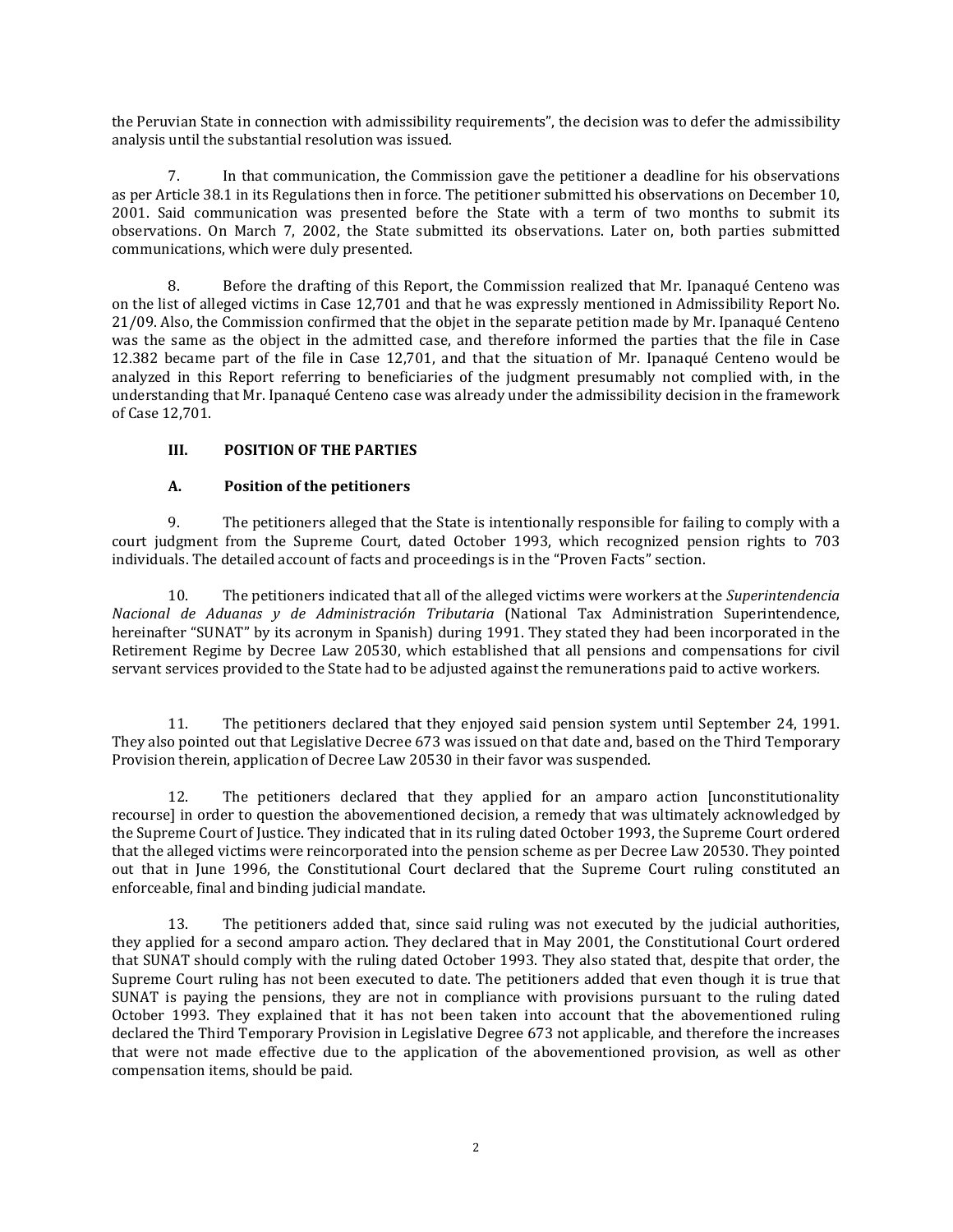14. Regarding Mr. Ipanaqué, the allegation was that he brought an action before the Court under his own name so that SUNAT was ordered to comply with the ruling dated October 1993. He pointed out that in March 1999 the judge hearing this issue required SUNAT to pay him his pension benefit, but that despite the final nature of the judgment, SUNAT failed to comply.

15. The petitioners alleged the violation of their **right to judicial guarantees and judicial protection**, given that the State failed to comply with its obligation to abide by the judicial judgments ordered so as to adjust pensions in favor of the alleged victims. Regarding **private property rights**, the petitioners alleged that failure to make the pension payments effective as per the final court judgment orders had affected their net worth.

# **B. Position of the State**

16. The State recognized the judgments issued by the Supreme Court of Justice and the Constitutional Court in 1993, 1996 and 2001. It held that, notwithstanding that, it is not responsible for the violations alleged by the petitioners since each of the proceedings filed by alleged victims afforded them their judicial guarantees.

17. The State held that due process was followed throughout the amparo actions, given that petitioners were granted a judicial recourse to channel their claim. Also, it has been pointed out that said recourses followed proceedings in compliance with procedural rules, respectful of the principle of the right of appeal, right to defense and access to an impartial judge, among other rights.

18. The State held that in its ruling, the Supreme Court did not establish in what way the adjustment was supposed to be applied. In its report, dated June 2016, it indicated that as from 2003, SUNAT "reestablished pension payments (…) adjusted according to the compensations received by SUNAT workers subject to the public service scheme, pursuant to the rules and provisions of the pension scheme established by Decree Law 20530". It added that "that is the framework within which the abovementioned pensions are being paid to this day."

19. On the other hand, said report also recognized that enforcement of the judgment dated October 25, 1993, "has been filed before [and is currently at] the Second Civil Court of the Superior Appeals Court of Lima." It added that "the delay to enforce the judgment dated October 25, 1993 is solely due to the dilatory actions interposed by the National Association of Discharged and Retired Staff from SUNAT".

20. The IACHR noted the fact that in prior reports the State held that the delay in enforcing the judgment is not due to arbitrary actions on the part of the judicial authorities but to the right to defense and contesting exercised both by SUNAT and the alleged victims, since "the Supreme Court of Peru failed to establish the way in which the pension adjustment is to be calculated, and only ruled on the right to said pension".

21. Additionally, the State indicated that after 2006 the petitioners stopped acting proactively in the judgment execution stage and refused to pay for the fees corresponding to the expert appointed to calculate the pension amounts. It added that the petitioners also filed untimely recourses and repeatedly made requests for copies from the competent court, which contributed to delays in the process.

22. Regarding Mr. Rafael Ipanaqué's case, the State requested the case file, since it considered that the alleged facts of the case were circumscribed to Case 12,701.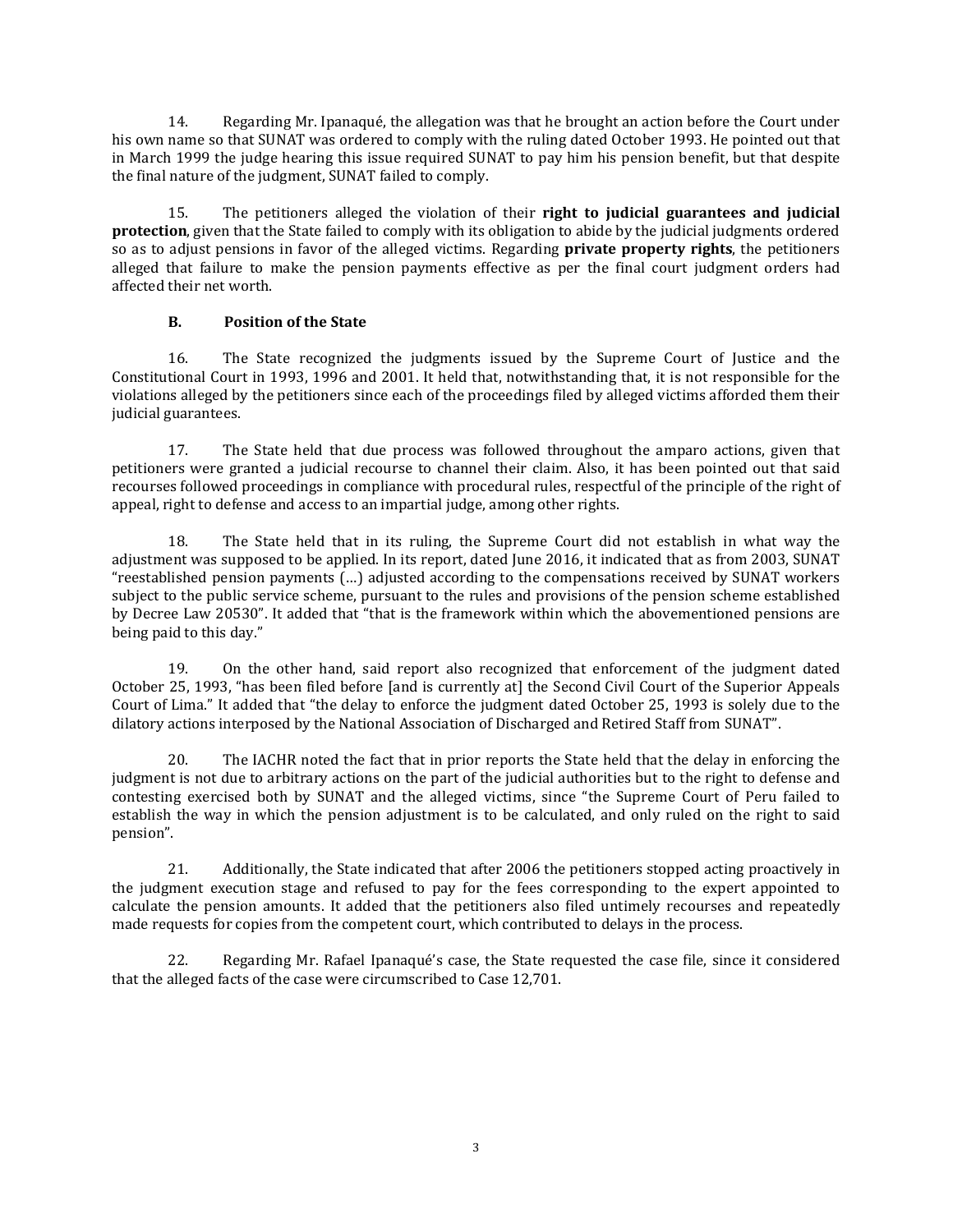## **IV. PROVEN FACTS**

### **A. About the situation of the alleged victims and the applicable legal framework**

23. The IACHR has observed that there is no controversy regarding the fact that the members of the National Association of Discharged and Retired Staff from SUNAT (ANCEJUB-SUNAT) were included in the retirement regime as per Decree Law 20530 in 1991. Also, the members of the abovementioned Association received their pensions pursuant to said Decree until September 24, 1991, when Legislative Decree 673 was issued. Below, the Commission presents some of the contents of the most relevant rules and provisions.

24. Decree Law 20530 – known as the Pensions and Compensation Regime for Civil Service provided to the State, and supplemented by the Eighth Temporary Provision of the Political Constitution 1979- established the right to progressive pension adjustments for discharged staff with more than 20 years of service, under the following terms:

EIGHTH.- The pensions for discharged staff members with more than twenty years of service and staff retired from the public administration, not included in the Social Security regime in Peru or in other special regimes shall be progressively adjusted according to the remuneration corresponding to active public servants in the respective categories, for a term of ten fiscal years, as from January 1, 1980, and should therefore be duly assigned in the corresponding items of the National Budget<sup>3</sup>.

25. The abovementioned constitutional provision was enforced through Decree Law 23495 dated November 20, 1982 and its implementing regulations, establishing the right to automatic and progressive adjustment in favor of the beneficiaries of Decree Law 20530:

(…) any increase after the adjustment that is granted to active public servants who have a similar position to the last one the discharged or retired staff member had shall trigger an increase in the pension to the same amount obtained by the active public servant<sup>4</sup>.

26. There is no controversy between the parties regarding the fact that the payment to the alleged victims of adjusted pensions as per Decree Law 20530, supplemented by the abovementioned regulations, was suspended through Legislative Decree 673. In this scenario, the first amparo action was filed, and a final ruling was issued. The claim is that this final ruling was not complied with in the Case in question, as described below.

## **B. About the first amparo action**

27. On December 19, 1991, ANCEJUB-SUNAT filed an amparo action before the Specialized Examining Magistrate in the First Instance Civil Court against the State in order to contest Legislative Decree 673 and request that its members were reincorporated to the pension scheme as per Decree Law 205305.

28. On February 7, 1992, the Fifth Civil Court of Lima declared that the amparo action was inadmissible, since it was deemed untimely, and declared that the petitioners were entitled to seek remedy through the corresponding instance<sup>6</sup>.

<sup>3</sup> Political Constitution of the Republic of Peru, 1979.

<sup>4</sup> Law 23495. Enacted on November 20, 1982.

<sup>5</sup> Amparo action filed before the Fifth Civil Court of Lima on December 19, 1991 (Attached to the petitioners' writ dated October 3, 1998).

<sup>6</sup> Judgment issued by the Fifth Civil Court on February 7, 1992 (Attached to the petitioners' writ dated October 3, 1998).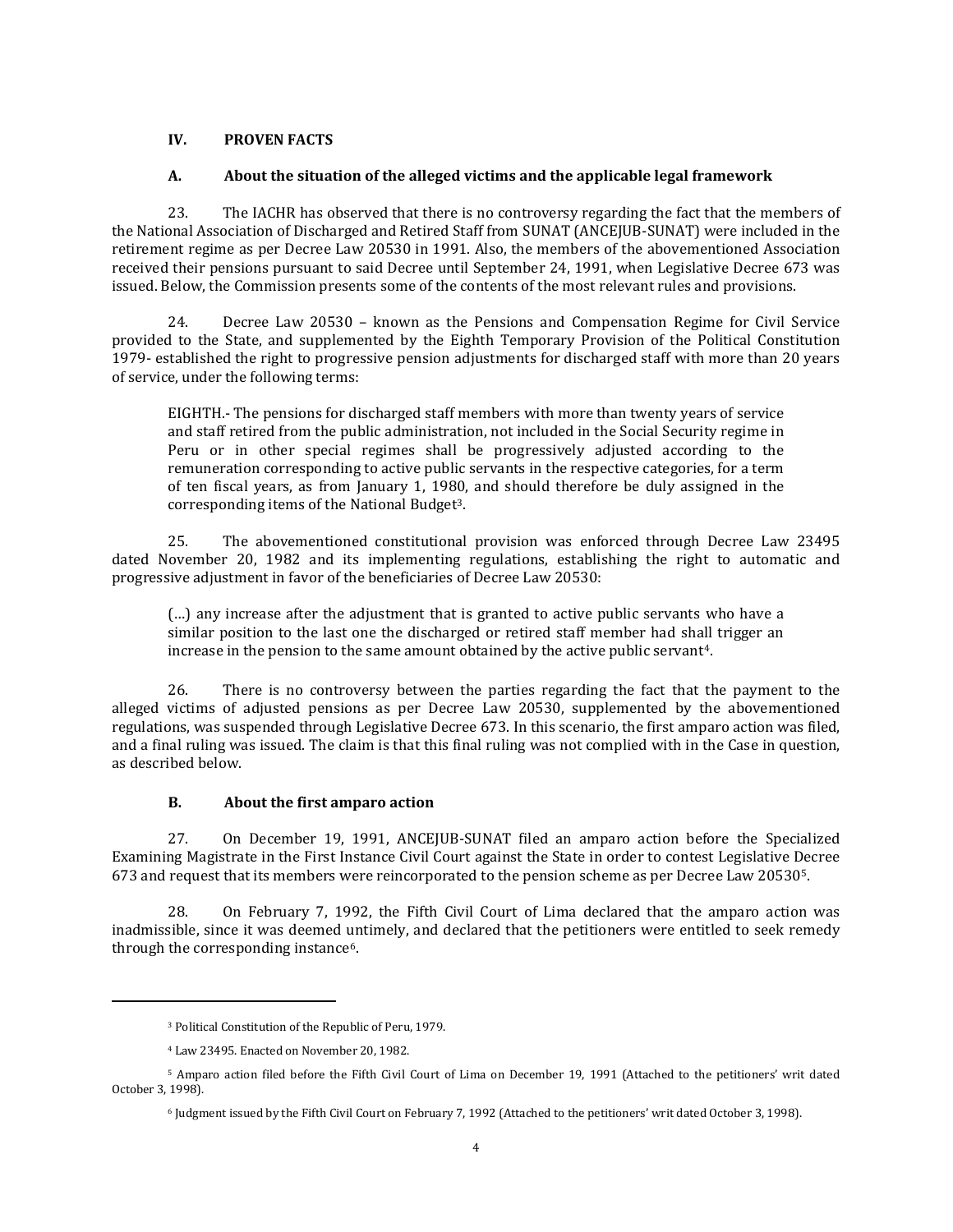29. ANCEJUB-SUNAT appealed the abovementioned resolution and on September 1, 1992, the Second Civil Chamber of the Superior Court confirmed the decision of the first instance court<sup>7</sup>. The Chamber stated that the amparo action is not the "lawful and legitimate way" to nullify the effects of Legislative Decree No. 673, whose status is that of "Law from the Congress" 8.

30. ANCEJUB-SUNAT filed a plea to nullify and on October 25, 1993, the Constitutional and Social Law Chamber of the Supreme Court of Justice of Peru issued a ruling declaring that the amparo action was well founded<sup>9</sup>. The Supreme Court declared the following:

(…) [It is determined that it is] not applicable to former civil servants members of [SUNAT] the Petitioning Association entitled to receive a pension as discharged or retired staff as per Decree Law [20530], whose right has been recognized by the Third Temporary Provision of the Legislative Decree [673]; it was ordered that the right to their due pension adjusted according to the remunerations of [SUNAT] active servants be reinstated, and they be reimbursed for the increases they had not received as a consequence of the application of the abovementioned Third Temporary Provision of the Legislative Decree [673]<sup>10</sup>.

31. On June 25, 1996, the Constitutional Court issued a resolution indicating that "resolutions that are favorable to the petitioning parties filing amparo actions where the State is a party, pending appeal and review by the Constitutional Guarantee Court shall be deemed final and binding."<sup>11</sup> The Constitutional Court returned the court files to the Constitutional and Social Law Chamber of the Supreme Court of Peru so as to cause its execution12. On October 11, 1996, the file was received by Fifth Civil Court of Lima<sup>13</sup> to that end.

32. On January 21, 1997, the Judge Specializing in Social Security Matters of Lima decided to notify "the State Attorney in charge of the MEF affairs [Ministry of Economy and Finance], the ONP [Social Security Administration], and (…) the Minister of Economy so that the final supreme order dated October [25] [1996] (*sic*) and also ordered by the Constitutional Court on June [25][1996] are complied with within the terms imposed by the law." 14

33. On February 18, 1997, the MEF requested that said resolution be deemed null and void<sup>15</sup>. On April 8, 1997, the Judge Specializing in Social Security Matters of Lima declared it null and void in view of the following considerations:

(…) the final supreme order "declares that the Third Temporary Provision of the Legislative Decree [673] is not applicable, and it is precisely that temporary provision that establishes that this provision is made in the [MEF] proposed budget, transferring contributions to the service of pensions, remunerations and/or similar payments due to SUNAT"; it declared the

<sup>7</sup> Resolution issued by the Second Civil Chamber of the Superior Court of Lima on September 1, 1992 (Attached to the petitioners' writ dated October 3, 1998).

<sup>8</sup> Resolution issued by the Second Civil Chamber of the Superior Court of Lima on September 1, 1992 (Attached to the petitioners' writ dated October 3, 1998).

<sup>9</sup> Judgment issued by Constitutional and Social Law Chamber of the Supreme Court of Peru on October 25, 1993 (Attached to the petitioners' writ dated October 3, 1998).

<sup>10</sup> Judgment issued by Constitutional and Social Law Chamber of the Supreme Court of Peru on October 25, 1993 (Attached to the petitioners' writ dated October 3, 1998).

<sup>11</sup> Resolution issued by the Constitutional Court on June 25, 1996 (Attached to the petitioners' writ dated October 3, 1998).

<sup>12</sup> Resolution issued by the Constitutional Court on June 25, 1996 (Attached to the petitioners' writ dated October 3, 1998).

<sup>13</sup> Resolution issued by the Judge of the Fifth Civil Court of Lima on October 11, 1996 (Attached to the petitioners' writ dated June 30, 2003).

<sup>14</sup> Resolution issued by the Judge Specializing in Social Security Matters of Lima on January 21, 1997 (Attached to the petitioners' writ dated October 3, 1998).

<sup>15</sup> Plea to nullify, filed by Ministry of Economy [MEF] on February 18, 1997 (Attached to the State's writ dated May 27, 2005).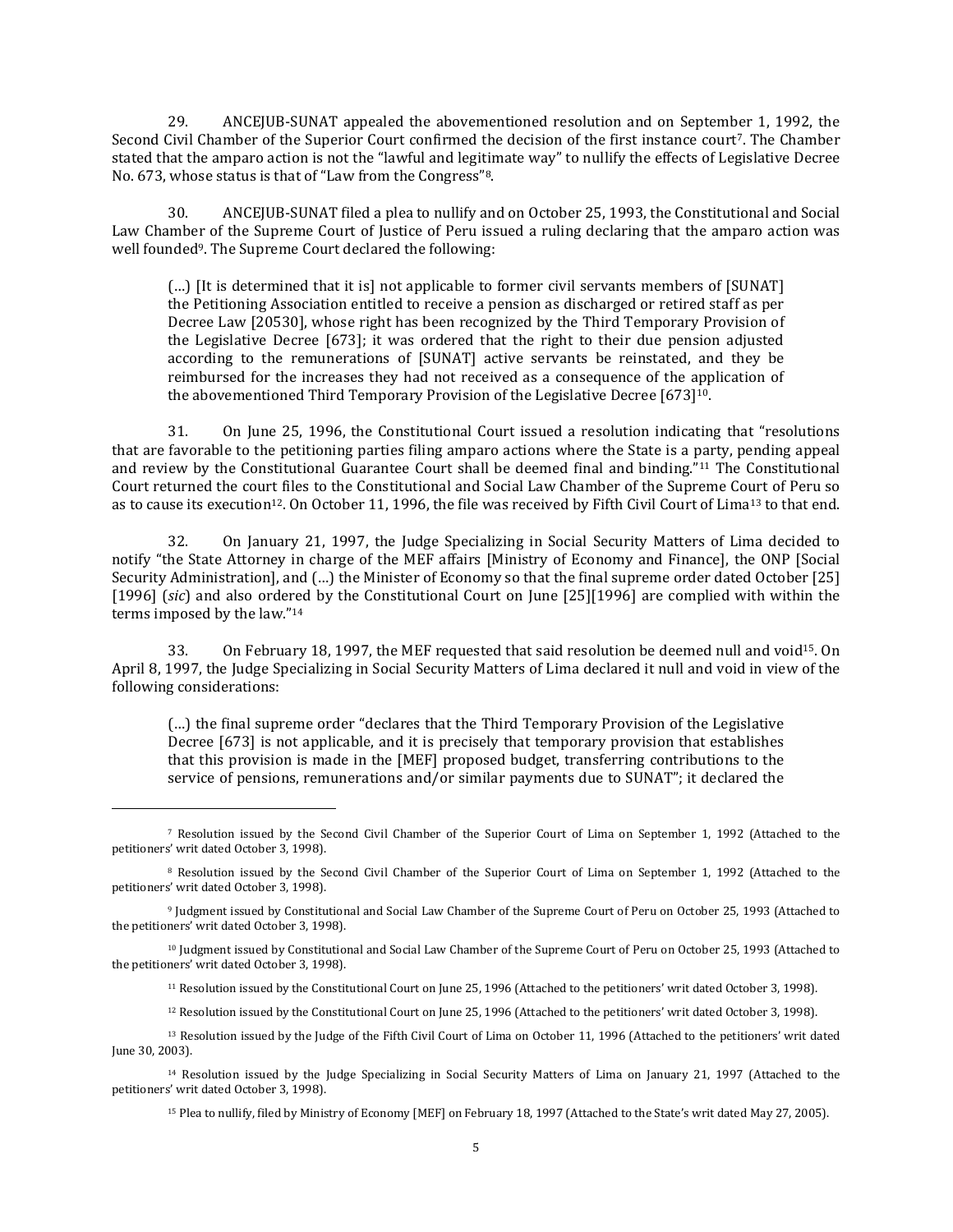resolution dated January 21, 1997 null and void, and requested SUNAT "to comply with the final supreme order's mandate within the terms established by law." 16

34. On August 18, 1997, the resolution dated April 8 was declared null and void<sup>17</sup>due to the fact that SUNAT was not served notice of the plea to nullify filed by the MEF State Attorney regarding the Resolution dated January 21, 199718.

35. On February 16, 1998, the First Temporary Corporate Court Specializing in Public Law declared the plea to nullify filed by the MEF against the resolution dated January 21, 1997 unfounded<sup>19</sup>. The First Court considered that "the Third Temporary Provision of Legislative Decree 673 contains two rules: one the one hand, it transfers [to MEF] the obligation to pay the pensions in question, and on the other hand, it establishes that they are adjusted, taking the remunerations paid [by MEF] as a reference point."<sup>20</sup>

36. In view of the fact that the MEF appealed said resolution, on August 27, 1998, the Temporary Corporate Chamber Specializing in Public Law revoked the resolution dated February 16, 1998 and declared the resolution dated January 21, 1997 null and void<sup>21</sup>. The Chamber explained that "the request made [of the MEF] regarding compliance with the final resolution does not follow from the legal history, and consequently the legal process principle, and therefore, the plea to nullify is worthy of consideration."<sup>22</sup>

37. On October 2, 1998, the First Temporary Corporate Court Specializing in Public Law issued a new resolution declaring that "the request submitted for the execution of the intended payment is inadmissible, even when the members of the petitioning association may be entitled to rights they can exercise as applicable."<sup>23</sup> The Court deemed it necessary for the members of ANCEJUB-SUNAT to "file individual administrative and/or jurisdictional proceedings as they see fit in order to settle the economic side of the case in question." 24

38. The ANCEJUB-SUNAT appealed said resolution on the grounds that: i) it violated constitutional and legal principles and provisions; ii) the judge disregarded the restorative and condemnatory nature of the judgments referring to guarantee actions; iii) the judgment enforcement in guarantee actions is regulated by procedural laws; and iv) final resolutions are to be executed within the process itself before the petition judge and not through an administrative procedure or through new judicial proceedings25.

 $\overline{\phantom{a}}$ 

<sup>18</sup> Resolution issued on August 18, 1997 (Attached to the petitioners' writ dated October 3, 1998).

<sup>16</sup> Resolution issued by the Judge Specializing in Social Security Matters of Lima on April 8, 1997 (Attached to the petitioners' writ dated October 3, 1998).

<sup>17</sup> Resolution issued on August 18, 1997 (Attached to the petitioners' writ dated October 3, 1998).

<sup>19</sup> Resolution issued by the First Temporary Corporate Court Specializing in Public Law on February 16, 1998 (Attached to the petitioners' writ dated October 3, 1998).

<sup>20</sup> Resolution issued by the First Temporary Corporate Court Specializing in Public Law on February 16, 1998 (Attached to the petitioners' writ dated October 3, 1998).

<sup>21</sup> Resolution issued by the Temporary Corporate Chamber Specializing in Public Law on August 27, 1998 (Attached to the petitioners' writ dated October 3, 1998).

<sup>22</sup> Resolution issued by the Temporary Corporate Chamber Specializing in Public Law on August 27, 1998 (Attached to the petitioners' writ dated October 3, 1998).

<sup>23</sup> Resolution issued by the First Temporary Corporate Court Specializing in Public Law on October 2, 1998 (Attached to the petitioners' writ dated October 3, 1998).

<sup>24</sup> Resolution issued by the First Temporary Corporate Court Specializing in Public Law on October 2, 1998 (Attached to the petitioners' writ dated October 3, 1998).

<sup>25</sup> Appeal filed by ANCEJUB-SUNAT on October 15, 1998 (Attached to the petitioners' writ dated October 3, 1998).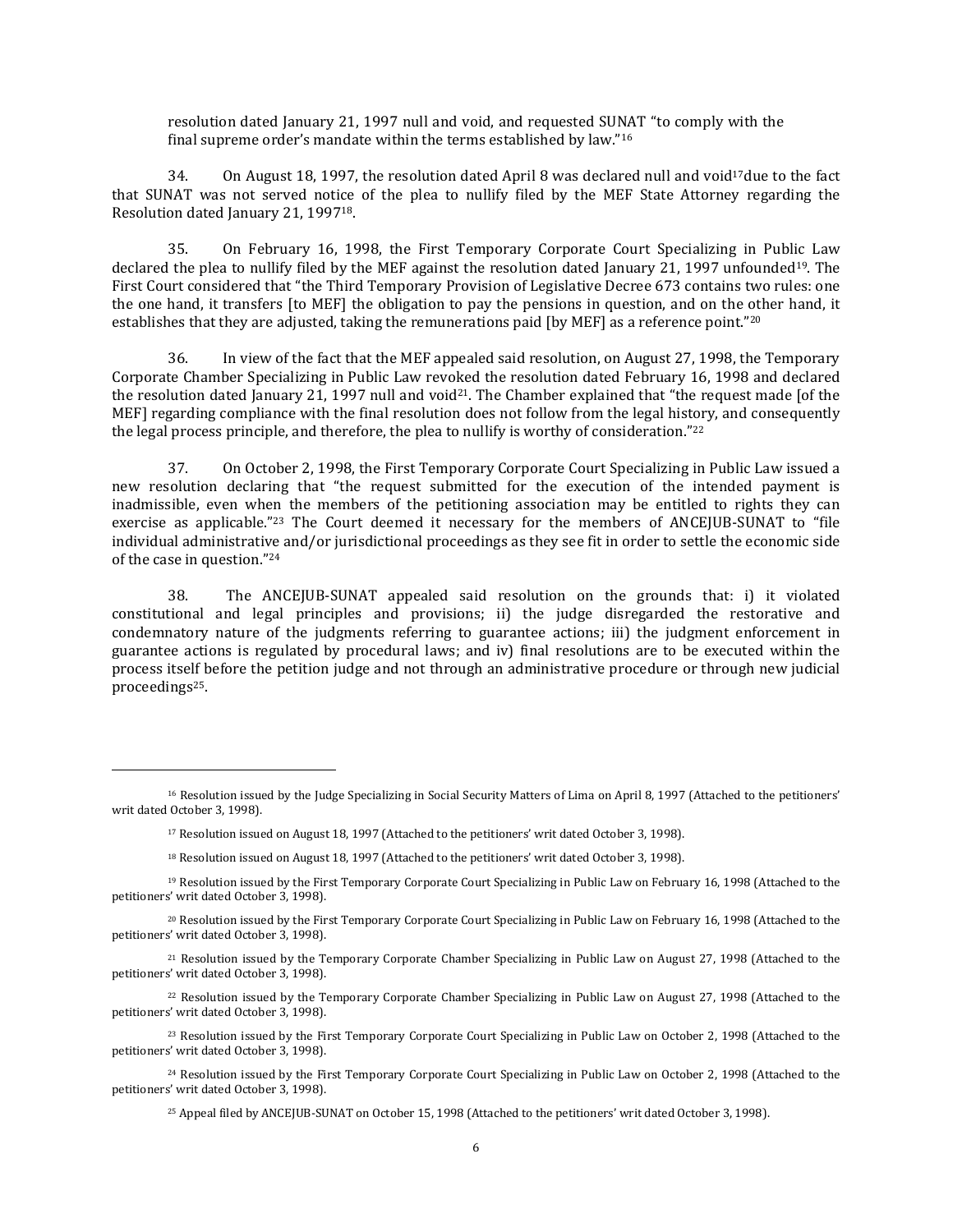39. On January 21, 1999, the Temporary Corporate Chamber Specializing in Public Law confirmed the resolution issued by the First Temporary Corporate Court Specializing in Public Law26.

#### **C. About the second amparo action**

 $\overline{a}$ 

40. In April 1999, ANCEJUB-SUNAT filed an amparo action against the magistrates in the Temporary Corporate Chamber Specializing in Public Law27. In their amparo action, they pointed out that the prior resolutions had gravely affected their constitutional entitlement to judicial protection and their right to an adjusted pension<sup>28</sup>. Consequently, they requested "that the case be reinstated to its judgment execution state, and that the judicial body complies with the final supreme order dated October 25, 1993, by enforcing it." 29

41. On November 25, 1999, the Temporary Corporate Chamber Specializing in Public Law declared that the recourse was inadmissible<sup>30</sup>. The Chamber considered the following:

"[the contested resolutions] do not affect rights that are at the constitutional level for any of the members of the petitioning association; on the contrary, since it protects their rights regarding labor actions referring to remuneration it so happens that for the execution of said judgment, the proposed execution requested by the petitioner is not admissible, given that the claim was filed without determining or identifying its individual members. On the other hand, the action was addressed generically against the State (…), which means that in order to make the execution viable it is necessary for (…) each of the unionized members to be duly identified as an individual, and to instrument the relevant processes before the administrative agency that keeps their pension records, so that they suitably enable the corresponding settlement adjustments in order to establish the correct amounts and proceed to full enforcement of their jurisdictionally recognized rights (…), this not being the suitable action to that end." 31

42. On April 6, 2000, in view of the appeal filed by ANCEJUB-SUNAT, the Supreme Attorney for the Administrative Jurisdiction entered a legal opinion before the Chamber of Social and Constitutional Law of the Supreme Court of Justice of Peru32. The Attorney considered that the appealed resolution should be revoked and the action declared admissible under the following terms:

[the] amparo action is admissible in case of violation or threat of violation of a constitutional right, either by action or omission, of binding acts; that with the contested resolutions, the alleged constitutional rights would be violated (…) since the fact that it had been brought before the Court by the association instead of each of its members represented as a whole

<sup>26</sup> Resolution issued by the Temporary Corporate Chamber Specializing in Public Law on January 21, 1999 (Attached to the initial petition dated November 11, 1998).

<sup>27</sup> Amparo action filed by ANCEJUB-SUNAT in April 1999 before the Temporary Corporate Chamber Specializing in Public Law (Attached to the initial petition dated November 11, 1998).

<sup>28</sup> Amparo action filed by ANCEJUB-SUNAT in April 1999 before the Temporary Corporate Chamber Specializing in Public Law (Attached to the initial petition dated November 11, 1998).

<sup>29</sup> Amparo action filed by ANCEJUB-SUNAT in April 1999 before the Temporary Corporate Chamber Specializing in Public Law (Attached to the initial petition dated November 11, 1998).

<sup>30</sup> Resolution issued by the Temporary Corporate Chamber Specializing in Public Law on November 25, 1999 (Attached to the petitioners' writ dated June 30, 2003).

<sup>31</sup> Resolution issued by the Temporary Corporate Chamber Specializing in Public Law on November 25, 1999 (Attached to the petitioners' writ dated June 30, 2003).

<sup>32</sup> Legal opinion N°588-2000-MMP-FN-FSCA from the Supreme Attorney for the Administrative Jurisdiction dated April 6, 2000 (Attached to the petitioners' writ dated June 30, 2003).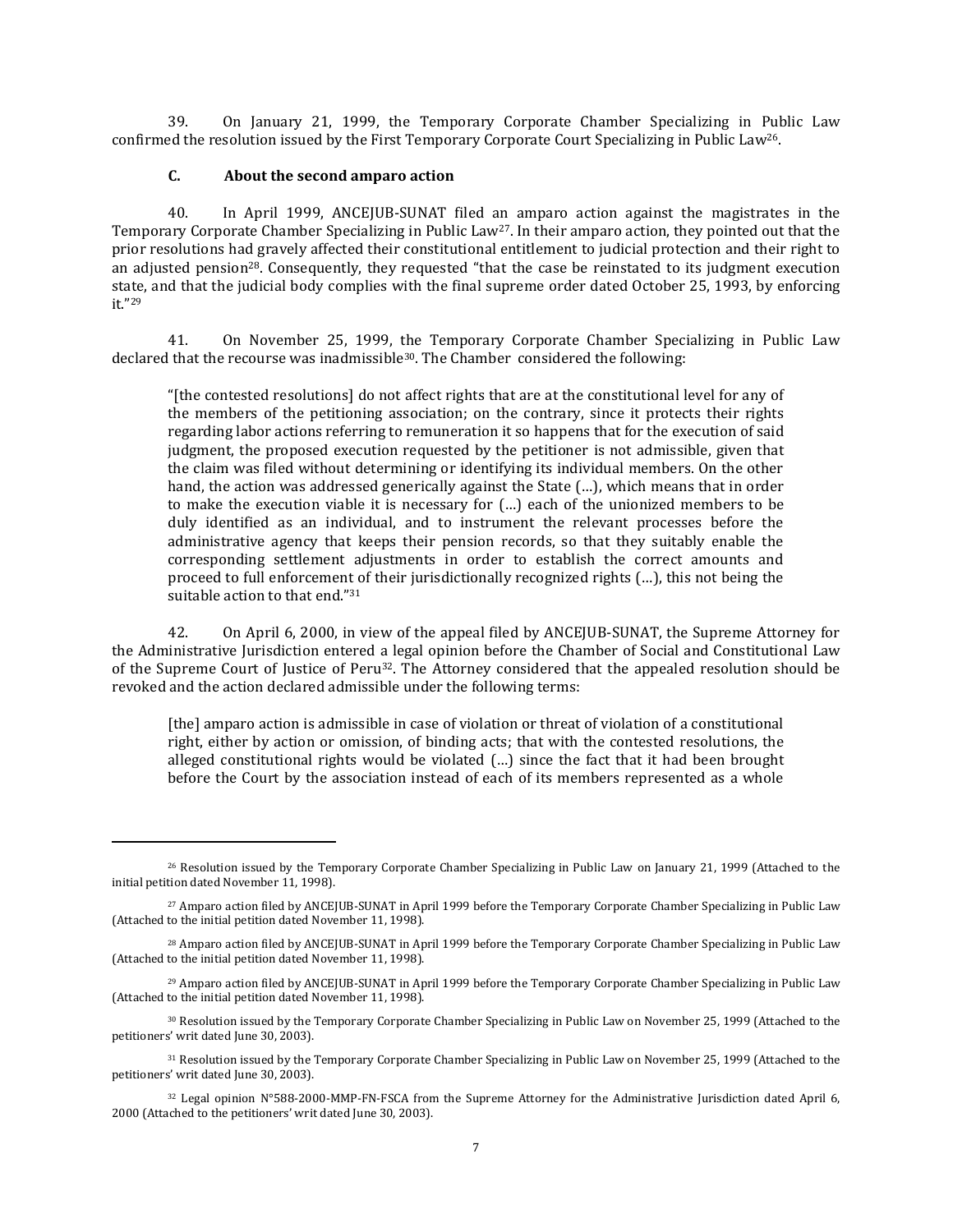would not constitute an obstacle in the execution of the judgment that gave rise to the original amparo action33.

43. On August 25, 2000, the Chamber of Social and Constitutional Law of the Supreme Court of Justice of Peru issued a resolution confirming the first instance court decision34. The Chamber stated that "the judgment issued in the amparo action process is limited to (…) the right to adjustment, but not the payment of the obligation itself."<sup>35</sup> It added that "the settlement has to be effected on a case by case basis, in favor of each of the discharged and retired individuals, and it has to be dealt with before the pertinent administrative entity." 36

44. On May 10, 2001, the Constitutional Court issued a judgment in connection with the extraordinary recourse submitted by ANCEJUB-SUNAT on August 25, 200037. The Constitutional Court decided to revoke said resolution, and declared that the resolution issued by the Court Specializing in Social Security Matters on January 21, 1997 was valid and in force<sup>38</sup>. The Constitutional Court explained the following:

(…) no authority can nullify or abolish the effect of a resolution that has already been passed as a final decision, nor can they stop procedures that have already been initiated, or modify judgments or defer their execution; this is not being observed when [the Chamber of Social and Constitutional Law of the Supreme Court of Justice of Peru], through its resolutions contested on record, intends to nullify the resolution issued by the Court Specializing in Social Security Matters on January [21] [1997], which, in strict compliance with procedural rules, orders the final supreme order dated October [25] [1993] to be complied with (…)

[The] final judgment giving rise to a guarantee action is a final resolution with the immutable force of *res judicata*; and in virtue of that, it has to be enforced in the terms contained in the resolution." 39

45. On March 25, 2002, the Sixth Civil Chamber of the Superior Court of Lima requested the 63rd Court Specializing in Civil Law of Lima to comply with the order issued by the Constitutional Court in its resolution dated May 10, 200140. On April 11, 2002, the Court "reinstated the case to the execution state ordering compliance with the final supreme order issued on October 25, 1993"41. It also urged the SUNAT and the MEF to abide by the resolution issued on May 10, 200142.

 $\overline{\phantom{a}}$ 

<sup>37</sup> Judgment issued by the Constitutional Court on May 10, 2001 (Attached to the petitioners' writ dated June 30, 2003).

<sup>38</sup> Judgment issued by the Constitutional Court on May 10, 2001 (Attached to the petitioners' writ dated June 30, 2003).

<sup>39</sup> Judgment issued by the Constitutional Court on May 10, 2001 (Attached to the petitioners' writ dated June 30, 2003).

<sup>33</sup> Judgment N°588-2000-MMP-FN-FSCA from the Supreme Attorney for the Administrative Jurisdiction dated April 6, 2000 (Attached to the petitioners' writ dated June 30, 2003).

<sup>34</sup> Resolution issued by the Constitutional and Social Law Chamber of the Supreme Court of Peru on August 25, 2000 (Attached to the petitioners' writ dated June 30, 2003).

<sup>35</sup> Resolution issued by the Constitutional and Social Law Chamber of the Supreme Court of Peru on August 25, 2000 (Attached to the petitioners' writ dated June 30, 2003).

<sup>36</sup> Resolution issued by the Constitutional and Social Law Chamber of the Supreme Court of Peru on August 25, 2000 (Attached to the petitioners' writ dated June 30, 2003).

<sup>40</sup> Request made by the Sixth Civil Chamber of the Superior Court of Lima on March 25, 2002 (Attached to the petitioners' writ dated June 30, 2003).

<sup>41</sup> Resolution issued by the 63rd Court Specializing in Civil Law of Lima on April 11, 2002 (Attached to the petitioners' writ dated June 30, 2003).

<sup>42</sup> Resolution issued by the 63rd Court Specializing in Civil Law of Lima on April 11, 2002 (Attached to the petitioners' writ dated June 30, 2003).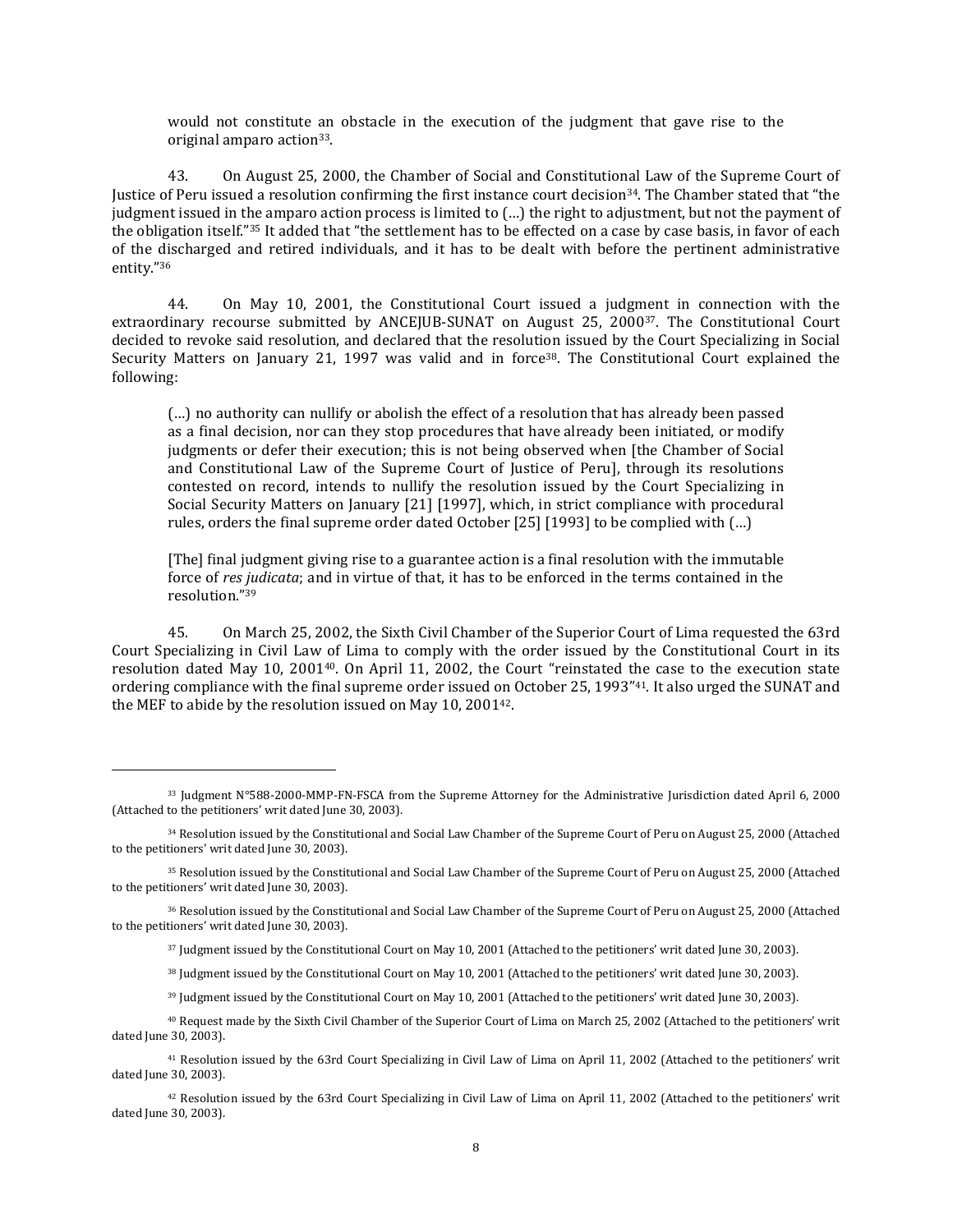46. On May 30, 2002 the 63rd Court Specializing in Civil Law of Lima issued a resolution pointing out that SUNAT "has failed to attach a suitable document as proof of compliance (…) despite the time elapsed" <sup>43</sup>. Consequently, it ordered SUNAT to comply with the resolution issued in October 1993 by the Supreme Court<sup>44</sup>. On the next day, SUNAT submitted a writ declaring their compliance<sup>45</sup>. SUNAT submitted the resolutions "referring to the individuals comprised by the effects of the final supreme order issued on October 25, 1993, and they are no other than the 11 individuals accredited as members of ANCEJUB at the time when the petition was filed" <sup>46</sup>. IACHR does not have information on whether SUNAT did in effect comply with the pension rights of the 11 abovementioned individuals.

47. On June 24, 2002, the 63rd Court Specializing in Civil Law of Lima issued a new resolution requiring the following of SUNAT and MEF:

[the] payment of the corresponding pensions, adjusted according to [SUNAT] active public servants' remunerations, plus the reinstated increases that they failed to receive as a consequence of the application of the abovementioned Third Temporary Provision of Legislative Decree [673] to all the members of the petitioning association [ANCEJUB-SUNAT], credited as per legalized copy of the members' book of records and the list of discounts for discharged staff from [SUNAT]", under penalty [of law]47.

48. On July 8, 2002, SUNAT issued Resolution N°042-2002-SUNAT establishing the following:

Article 1.- Order that, as from August 2002, and in compliance with the final supreme order issued on October 25, 1993, with the resolution issued by the Constitutional Court on May 10, 2001, with the order issued by the 63rd Court Specializing in Civil Law of Lima, and pursuant to the provisions set forth in Law N°27719, SUNAT assumes payment of discharge and retirement pensions to the former public servants listed in the documents attached to this Resolution, according to the amounts detailed therein.

Article 2.- Determine that, as long as there is no difference in the pension amounts referred to in the previous article and the amounts said former public servants have been receiving from the Ministry of Economy y Finance, there shall be no reimbursement to pay in their favor." 48

49. On August 1, 2002, ANCEJUB-SUNAT requested that the 63rd Court Specializing in Civil Law of Lima "apply the penalty of law as prescribed, ordering that certified copies are produced so that the Attorney's Office proceeds to prosecute the public officials of [SUNAT] for disobeying authority and other concurrent offenses." 49

50. On September 23, 2002, the 63rd Court Specializing in Civil Law of Lima resolved as follows:

<sup>43</sup> Resolution issued by the 63rd Court Specializing in Civil Law of Lima on May 30, 2002 (Attached to the petitioners' writ dated June 30, 2003).

<sup>44</sup> Resolution issued by the 63rd Court Specializing in Civil Law of Lima on May 30, 2002 (Attached to the petitioners' writ dated June 30, 2003).

<sup>45</sup> Judgment compliance writ filed by SUNAT before the 63rd Court Specializing in Civil Law of Lima on May 31, 2002 (Attached to the State's writ dated May 27, 2005).

<sup>46</sup> Judgment compliance writ filed by SUNAT before the 63rd Court Specializing in Civil Law of Lima on May 31, 2002 (Attached to the State's writ dated May 27, 2005).

<sup>47</sup> Resolution issued by the 63rd Court Specializing in Civil Law of Lima on June 24, 2002 (Attached to the petitioners' writ dated June 30, 2003).

<sup>48</sup> Resolution issued by the Associate Superintendence N°042-2002/SUNAT on July 8, 2002 (Attached to the petitioners' writ dated June 1, 2009).

<sup>49</sup> Writ from ANCEJUB-SUNAT addressed to the 63rd Court Specializing in Civil Law of Lima dated August 1, 2002 (Attached to the petitioners' writ dated June 30, 2003).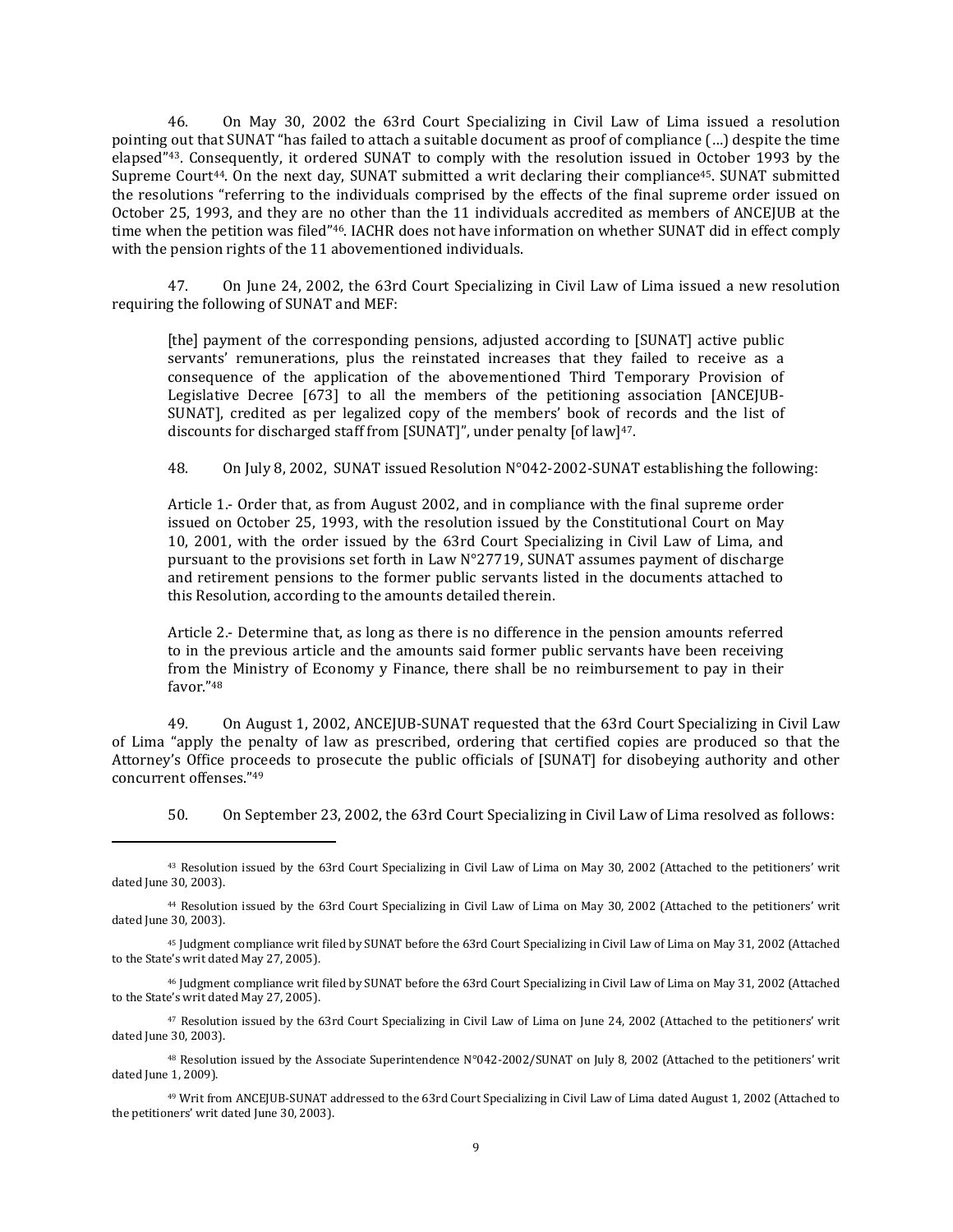(…) appoint an accounting expert in order to settle the payments due to each of the members of the association (…), in order to determine the amounts corresponding to the pensions adjusted according to the [SUNAT] active public servants' remunerations and the reimbursements for increases that were not received as a consequence of the application of the Third Temporary Provision of Legislative Decree  $N^{\circ}673$ ". The expert to be appointed shall be selected from the Court-appointed Experts' Roster of the Judiciary<sup>50</sup>.

51. On February 25, 2003, el CPA Association of Lima sent a communication to SUNAT stating that "it is apparent that in this case explicit provisions are being infringed by not complying with the final supreme order and the judgment issued by the Constitutional Court", and they urged the parties to abide by the rules<sup>51</sup>.

52. On April 7, 2003, expert José de la Rosa Pinillos Reyes submitted his expert report<sup>52</sup>, where he concluded that "the reimbursements for increases not received as a consequence of the application of Third Temporary Provision del Legislative Decree 673 (…) amount to PEN442,404,571[Peruvian "*soles*"]" 53. He also pointed out the following:

(…) [in order] to determine the increases not received by ANCEJUB-SUNAT pensioners between 1992 and July 1994, I took into account the increases shown in the payroll under the item Legislative Decree  $N^{\circ}673$  for SUNAT active workers comprised under the labor regime regulated by Legislative Decree N°276. For the following years, i.e. from August 1994 to December 31, 2002, I considered the remuneration scales enclosed in the following resolutions: Supreme Resolution N°109-94-EF dated September 12, 1994, in force between August 1, 1994 and July 31, 199554.

53. On the next day, the 63rd Court Specializing in Civil Law of Lima made this report available to the parties55. On April 22 and 23, ANJECUB-SUNAT and SUNAT submitted their observations to the expert report, respectively56. Those observations were sent to the accounting expert so that he could address them57.

54. On September 4, 2003 the Judge of the 63rd Court Specializing in Civil Law of Lima issued a resolution where she abstained from continuing to hear in this case<sup>58</sup> on the grounds of "respect and honor,

 $\overline{a}$ 

<sup>55</sup> Resolution issued by the 63rd Court Specializing in Civil Law of Lima on April 8, 2003 (Attached to the State's writ dated July 26, 2006).

<sup>50</sup> Resolution issued by the 63rd Court Specializing in Civil Law of Lima on September 23, 2002 (Attached to the State's writ dated July 26, 2006).

<sup>51</sup> Letter No. 003-CDP-CCPL-2003 from the CPA Association of Lima dated February 25, 2003 (Attached to the initial petition dated September 15, 2004).

<sup>52</sup> Writ from the Court-appointed expert dated April 7, 2003 addressed to the 63rd Court Specializing in Civil Law of Lima (Attached to the State's writ dated July 26, 2006) and Expert Report drafted by José de la Rosa Pinillos Reyes on April 3, 2003 (Attached to the State's writ dated July 26, 2006).

<sup>53</sup> Expert Report drafted by José de la Rosa Pinillos Reyes on April 3, 2003 (Attached to the State's writ dated July 26, 2006).

<sup>54</sup> Expert Report drafted by José de la Rosa Pinillos Reyes on April 3, 2003 (Attached to the State's writ dated July 26, 2006).

<sup>56</sup> Observations made by ANCEJUB-SUNAT to the Expert Report and expert settlement calculation dated April 22, 2003 (attached to the State's writ dated May 27, 2005); observations made by SUNAT to the Expert Report, dated April 23, 2003 (attached to the State's writ dated May 27, 2005) and supplementary observations from SUNAT to the Expert Report, dated May 16, 2003 (attached to the State's writ dated May 27, 2005).

<sup>57</sup> Resolutions issued by the 63rd Court Specializing in Civil Law of Lima on May 6, 2003 (Attached to the State's writ dated May 27, 2005); Resolution issued by the 63rd Court Specializing in Civil Law of Lima on June 6, 2003 (attached to the State's writ dated May 27, 2005), and Resolution issued by the Legal Specialist of the Superior Court of Justice of Lima on August 1, 2003 (attached to the State's writ dated May 27, 2005).

<sup>58</sup> Resolution issued by the 63rd Court Specializing in Civil Law of Lima on September 4, 2003 (Attached to the State's writ dated May 27, 2005).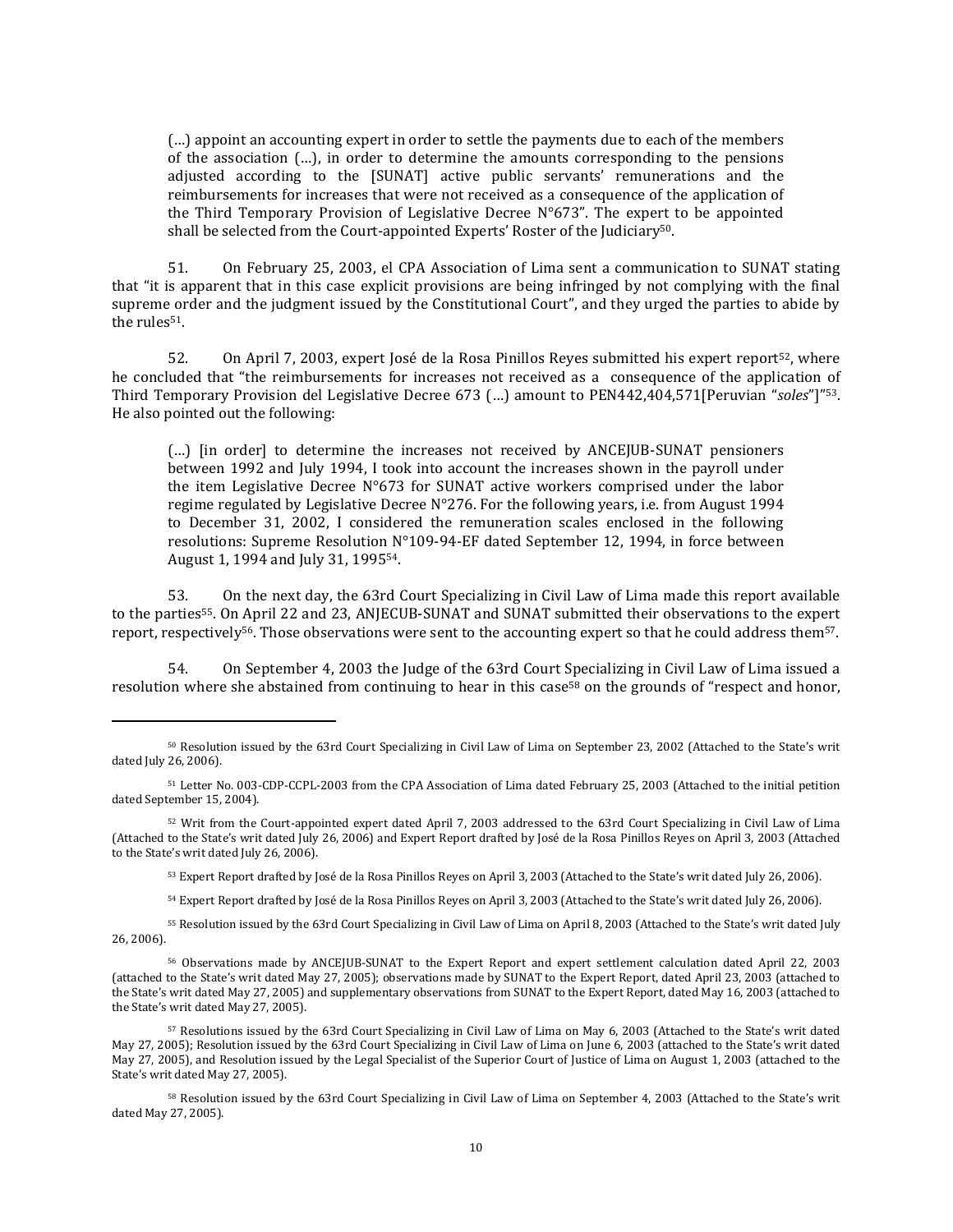since (...) the counsel representing the petitioners (...) has recently become [her] father's lawyer"<sup>59</sup>. On November 26, 2003, the Sixth Civil Chamber of the Superior Court of Lima resolved that the Judge should continue hearing in the case $60$ .

55. On April 21, 2004, the 63rd Court Specializing in Civil Law of Lima requested that the parties "submit suitable documentation to determine full identification of all the people who, at the time when the action was set forth [December 19, 1991], were members of the petitioning association, and also inform the position, category or hierarchy they had, as well as the amount received by way of pension after retirement under the regime stipulated by Law 20530"61.

56. ANCEJUB-SUNAT issued a plea to nullify said resolution on the grounds of failure to comply with the submission requested on May 24, 200262. On the other hand, SUNAT declared before the Court that the records submitted before ANCEJUB SUNAT on May 24, 2002 cannot be considered since they were notarized 4 years after the action was filed on December 19, 1991, and demanded the plea to nullify be declared inadmissible<sup>63</sup>.

57. On May 5, 2005, the 63rd Court Specializing in Civil Law of Lima issued a resolution rejecting the Expert Report issued and declared the observations submitted by SUNAT regarding said document admissible64. The Court stated the following:

(…) it should be understood that the adjustment the pensioners are entitled to, as pensioners enjoying the right to an adjustable pension, should be adjusted according to the remuneration of officials or workers who are active in the Public Administration in the same hierarchical level or category that the pensioner had at the time when he or she stopped in the position, pursuant to Article 6 of Decree Law 20350, Article 5 of Law 23495 and Article 5 of Supreme Decree N°015-83-PCM. (…) in that sense, even though discharged and retired members of [SUNAT] staff do enjoy a renewable pension, it is also true that the claim to adjust their pensions according to the corresponding remuneration in the private labor regime is not admissible, given that pursuant to constitutional and statutory mandate, the adjustment of pensions under Decree Law 20530 (…) is incompatible with remunerations of active workers subject to the private labor regime. (…) [T]herefore, it is clear from reading the Expert Report that the court-appointed expert (…) has wrongfully applied a rule that is not applicable to discharged and retired staff from the petitioning association<sup>65</sup>.

58. On November 9, 2005 a new Expert Report<sup>66</sup> was submitted. SUNAT presented observations against the expert opinion, whereas ANCEJUB-SUNAT was in agreement with the report and requested its approval<sup>67</sup>.

<sup>59</sup> Resolution issued by the 63rd Court Specializing in Civil Law of Lima on September 4, 2003 (Attached to the State's writ dated May 27, 2005).

<sup>60</sup> Resolution issued by la Sixth Civil Law Chamber of the Superior Court of Lima on November 26, 2003 (Attached to the Petitioners' writ dated February 4, 2005).

<sup>61</sup> Resolution issued by the 63rd Court Specializing in Civil Law of Lima on April 21, 2004 (Attached to the State's writ dated May 27, 2005).

<sup>62</sup> Plea to nullify filed by ANCEJUB-SUNAT before the 63rd Court Specializing in Civil Law of Lima on May 17, 2004 (Attached to the State's writ dated May 27, 2005).

<sup>63</sup> Acknowledgement of proper service issued by de la SUNAT and presented before the 63rd Court Specializing in Civil Law of Lima on June 4, 2004 (Attached to the State's writ dated May 27, 2005).

<sup>64</sup> Resolution issued by the 63rd Court Specializing in Civil Law of Lima on May 5, 2005 (Attached to the State's writ dated July 26, 2006).

<sup>65</sup> Resolution issued by the 63rd Court Specializing in Civil Law of Lima on May 5, 2005 (Attached to the State's writ dated July 26, 2006).

<sup>66</sup> Resolution issued by the 63rd Court Specializing in Civil Law of Lima on March 3, 2006 (Attached to the State's writ dated July 26, 2006).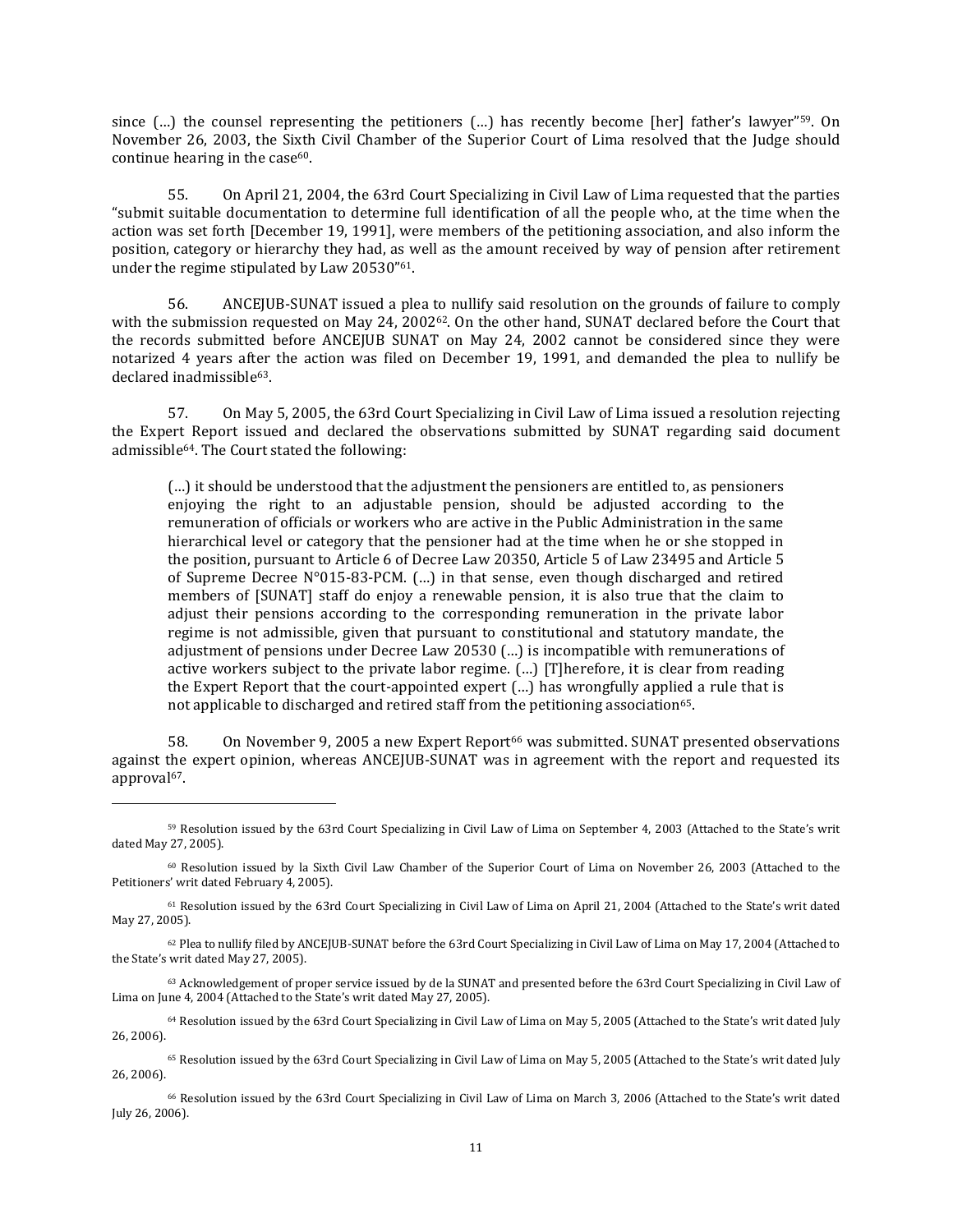59. On March 3, 2006, the 60th Court Specializing in Civil Law of Lima issued a resolution declaring the observations to the Expert Report presented by SUNAT unfounded and ordered pensions should be adjusted for the 566 members of ANCEJUB-SUNAT as per the report's details<sup>68</sup>.

60. In view of the appeal filed by SUNAT, on March 20, 2006, the 60th Court Specializing in Civil Law of Lima submitted the court records to the Superior Court of Justice of Lima<sup>69</sup>.

61. On July 24, 2006, the Sixth Civil Chamber of the Superior Court of Lima declared the resolution issued on March 3, 2006 null and void and ordered a new accounting expert review to be conducted70.

62. On September 28, 2006, ANCEJUB-SUNAT brought a complaint before the Head of the District Office Governing the Magistrates' Council of Lima against two of the members of the Sixth Civil Chamber of the Superior Court of Lima <sup>71</sup>. ANCEJUB-SUNAT presented said claim considering that the members "had incurred disciplinary administrative responsibility in the amparo action process in the judgment execution stage (…) for issuing the resolution dated July 24, 2006, (…) in violation of the *res judicata*, judicial protection and due process rights." 72

63. On October 25, 2006, the 63rd Court Specializing in Civil Law of Lima ordered "a new accounting expert's report [be issued] in observance of paragraph c) in article 3 of Legislative Decree [N°] 673, since the adjustment has to refer to the remuneration of an active official or worker in the Public Administration at the same hierarchical level or category the pensioner occupied at the time he or she stopped working" <sup>73</sup>. Furthermore, the Court ordered that the Court-appointed Experts' Roster of the Judiciary (REPEJ) intervenes in the appointment of the court-appointed accounting expert74.

64. On May 17, 2007, ANCEJUB-SUNAT rejected the professional fee proposal submitted by the REPEJ court-appointed accounting expert to the court because the amount was considered "disproportionate, making it impossible for them to afford such an amount, especially since the fees approved for the first Expert Report had already been paid75. On May 30, 2007, the 63rd Court Specializing in Civil Law of Lima submitted the file to the Judicial Expert Report Office to have a new Expert Report<sup>76</sup>.

<sup>67</sup> Resolution issued by the 63rd Court Specializing in Civil Law of Lima on March 3, 2006 (Attached to the State's writ dated July 26, 2006).

<sup>68</sup> Resolution issued by the 63rd Court Specializing in Civil Law of Lima on March 3, 2006 (Attached to the State's writ dated July 26, 2006).

<sup>69</sup> Resolution issued by the 63rd Court Specializing in Civil Law of Lima on March 20, 2006 (Attached to the State's writ dated March 28, 2006).

<sup>70</sup> Resolution issued by the Sixth Civil Chamber of the Superior Court of Lima de on July 24, 2006, (Attached to the petitioners' writ dated December 29, 2009).

<sup>71</sup> Complaint filed by ANCEJUB-SUNAT before the Head of the District Office Governing the Magistrates' Council of Lima on September 28, 2006, (Attached to the petitioners' writ dated August 24, 2006).

<sup>72</sup> Complaint filed by ANCEJUB-SUNAT before the Head of the District Office Governing the Magistrates' Council of Lima de on September 28, 2006, (Attached to the petitioners' writ dated August 24, 2006).

<sup>73</sup> Resolution issued by the 63rd Court Specializing in Civil Law of Lima on October 25, 2006 (Attached to the State's writ dated June 3, 2006).

<sup>74</sup> Resolution issued by the 63rd Court Specializing in Civil Law of Lima on October 25, 2006 (Attached to the State's writ dated June 3, 2006).

<sup>75</sup> Writ drafted by ANCEJUB-SUNAT addressed to the 23rd Court Specializing in Civil Law of the Superior Court of Lima dated May 21, 2009 (Attached to the State's writ dated September 29, 2010).

<sup>76</sup> Writ drafted by ANCEJUB-SUNAT addressed to the 23rd Court Specializing in Civil Law of the Superior Court of Lima dated May 21, 2009 (Attached to the State's writ dated September 29, 2010).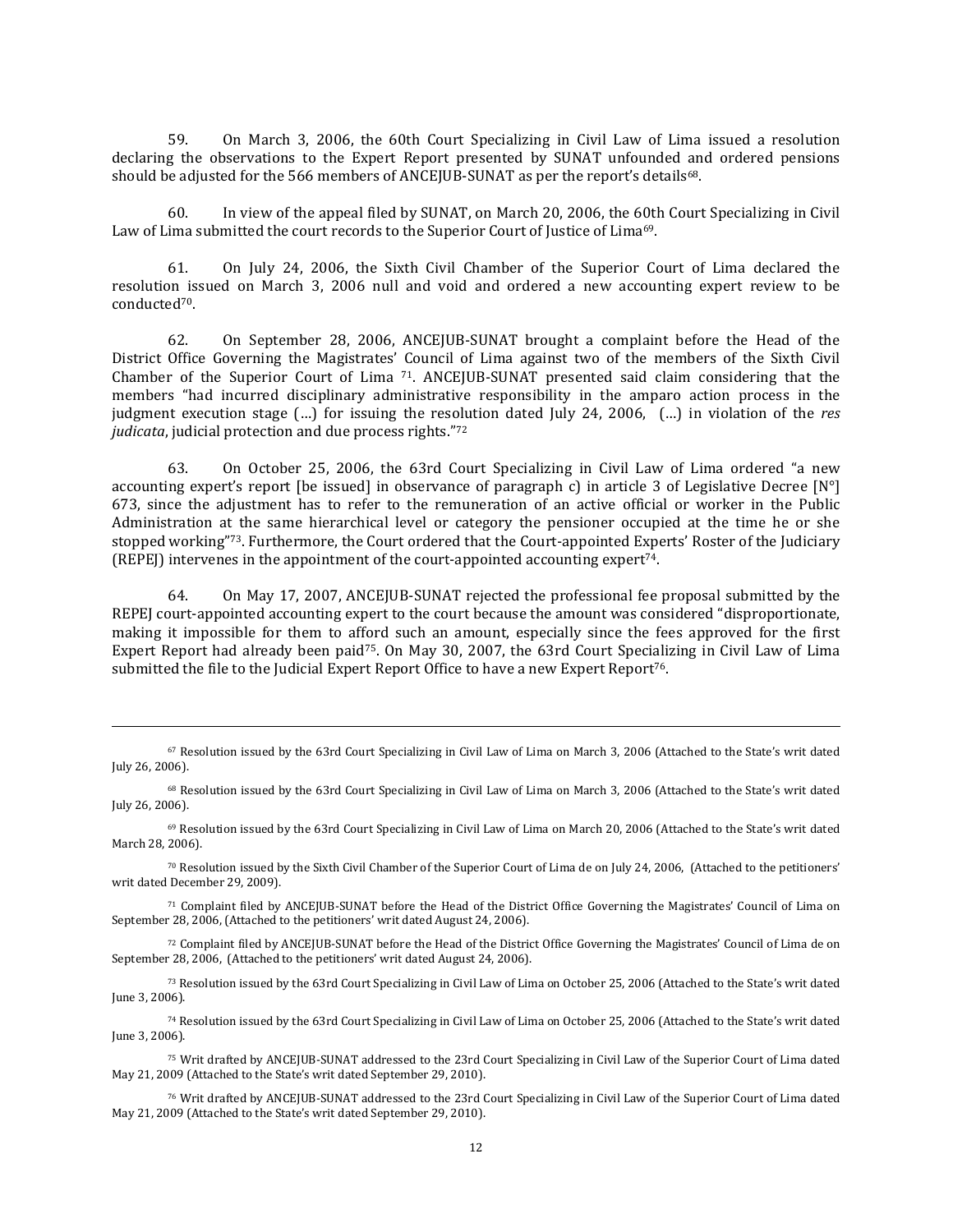65. On October 6, 2008, the Expert Report Technical Team of the Superior Court of Justice of Lima informed its Coordinator that in the "file there is a previous Expert Report (…) drafted by a REPEJappointed expert, which points at logistic and operational difficulties and [the Report] concludes (…) it should be turned to an instance that has the proper time and logistic resources to complete the requested expert report" <sup>77</sup>. It was also mentioned that "the expert report (…) was accepted by the expert responsible for its completion on December 4, 2002, and that the final report was submitted on November 9, 2009", and therefore it requested that the court files be sent to REPEJ expert to complete the expert report78.

66. On May 11, 2009 the 23rd Court Specializing in Civil Law of Lima received the report from the Legal Technical Team that was attached to the file and requested the file be sent to a REPEJ expert79.

67. On January 14, 2010, the 23rd Court Specializing in Civil Law of Lima informed the ANCEJUB-SUNAT about two expert reports submitted by SUNAT and granted 60 days to submit observations<sup>80</sup>. The Court also stated that "in case there are observations, they should be accompanied by exparte supporting documentation attached --namely individual settlements for each of the workers, duly detailed and explained, indicating item, amount and supporting rule"<sup>81</sup>. The Court also ordered SUNAT to facilitate "verification of documentation, systems and IT tools, and any other relevant element at their offices." 82

68. On February 12, 2010, ANCEJUB-SUNAT submitted a writ to SUNAT stating the following:

(…) after the ex-parte expert review and report submitted by SUNAT under the terms of the arbitrary resolution issued by the Sixth Civil Chamber of Lima, which concludes that there is no adjustment to apply or increases to reimburse, and ratifies the violation of our members' rights and the failure to comply with the final supreme order, our party (…)abstains from appearing in SUNAT's offices to receive the documentation and other elements that served as the basis for said report<sup>83</sup>.

69. On March 22, 2010, ANCEJUB-SUNAT presented a plea to nullify the resolution dated January 14, 2010 since "the legal action does not comply with the indispensable requirements to fulfill its purpose."<sup>84</sup>

<sup>77</sup> Report issued by the Expert Report Technical Team of the Superior Court of Justice of Lima N°001-2008-ETP-CSJLI dated October 6, 2008 (Attached to the communication issued by the State on September 20, 2010).

<sup>78</sup> Report issued by the Expert Report Technical Team of the Superior Court of Justice of Lima N° 001-2008-ETP-CSJLI dated October 6, 2008 (Attached to the communication issued by the State on September 20, 2010).

<sup>79</sup> Resolution issued by the 23rd Court Specializing in Civil Law of the Superior Court of Lima on May 11, 2009 (Attached to the State's writ dated September 29, 2010); Official Notice No. S/N-2009-ETP-CBP-PJ issued by the Expert Report Technical Team de la Superior Court of Justice of Lima on February 3, 2009 (Attached to the State's writ dated September 29, 2010); and, Report N°1-2008- ETP-CSJLI issued by the Expert Report Technical Team of the Superior Court of Justice of Lima addressed to the Expert Report Technical Team Coordinator CSJLI dated October 6, 2008 (Attached to the State's writ dated September 29, 2010).

<sup>80</sup> Resolution issued by the 23rd Court Specializing in Civil Law of Lima on January 14, 2010 (Attached to the writ issued by the State on March 12, 2010).

<sup>&</sup>lt;sup>81</sup> Resolution issued by the 23rd Court Specializing in Civil Law of Lima on January 14, 2010 (Attached to the writ issued by the State on March 12, 2010).

<sup>82</sup> Resolution issued by the 23rd Court Specializing in Civil Law of Lima on January 14, 2010 (Attached to the writ issued by the State on March 12, 2010).

<sup>83</sup> Writ drafted by ANCEJUB-SUNAT addressed to SUNAT dated February 12, 2010 (Attached to the writ issued by the State on March 12, 2010).

<sup>84</sup> Writ drafted by SUNAT addressed to the 23rd Court Specializing in Civil Law of Lima dated July 2, 2010 (Attached to the State's writ dated July 26, 2010).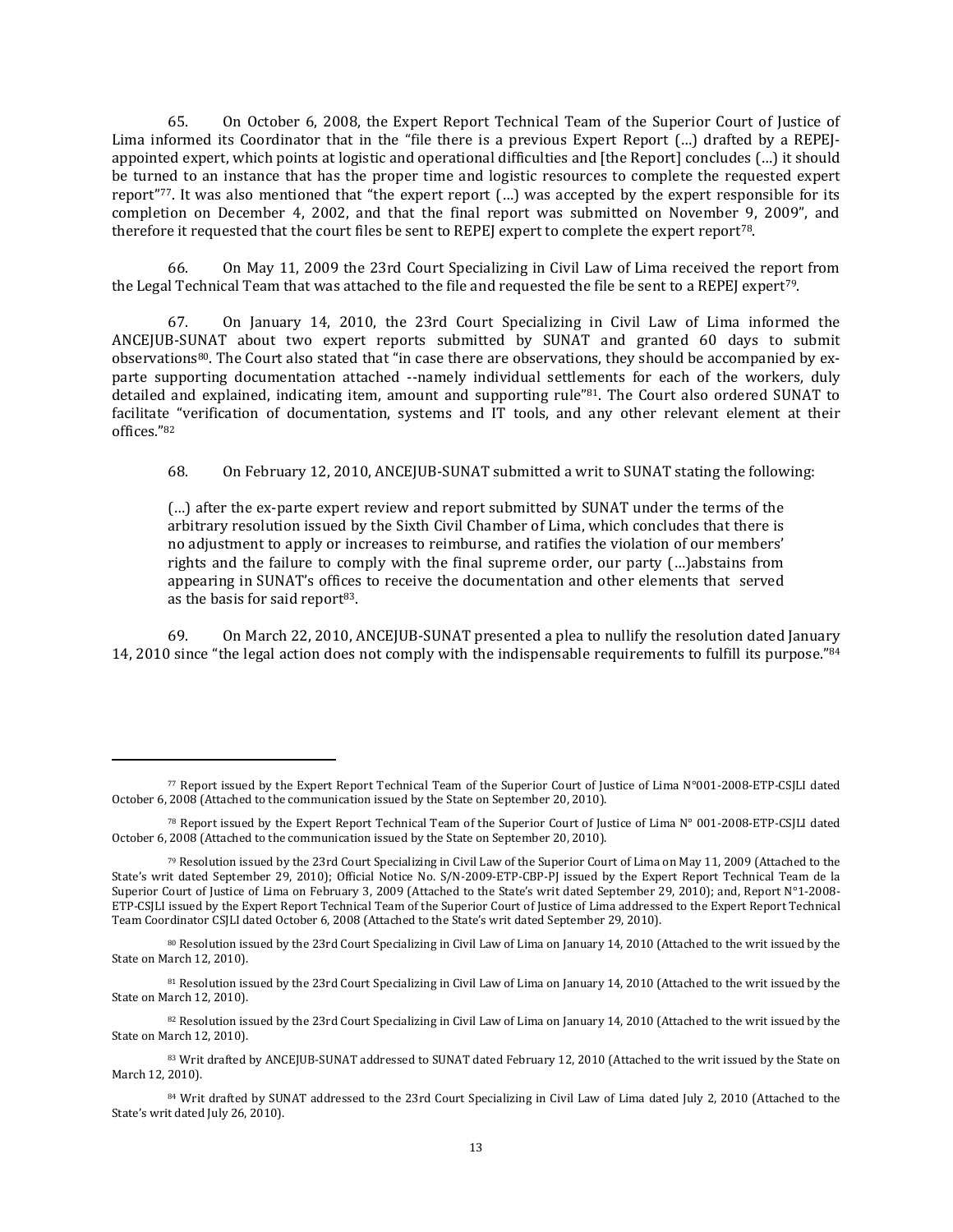Furthermore, they requested that "the file be submitted to Technical Team of the Judicial Expert Report Office so that they draft the Expert Report"<sup>85</sup>.

70. On August 3, 2010, the 23rd Court Specializing in Civil Law of Lima declared the plea to nullify presented by ANCEJUB-SUNAT<sup>86</sup> unfounded. The Court submitted the court files to the Expert Report Technical Team in the Judicial Expert Report Office of the Superior Court of Justice of Lima so that they issued an Expert Report pursuant to the guidelines set forth in the resolution dated July 24, 2006, <sup>87</sup>.

71. On October 18, 2011, the expert technical report issued by the Technical Area in REPEJ was presented before the 22nd Court Specializing in Civil Law of Lima88. The expert technical report concluded the following:

1.- Existence of accrued amounts payable to discharged staff members of ANCEJUB-SUNAT, due to adjustment of their pensions according to a comparable active worker at the time they stopped in the position.

2.- The reimbursements have been determined by contrast against comparable income received by an active public servant versus the total income received by the discharged staff member.

3.- The monthly and annual total amounts per worker, and the overall final total amount are detailed in the Comparison and Reimbursement Charts, and in the Annual Consolidated Reimbursement Chart.

4.- The accrued amounts corresponding to the highest figures found are mainly due to the regularization after the remuneration increases granted by the Federal Administration became effective; and to social security pensions granted to workers whose salary level determination was not found in the payroll.

5.- The total accrued amounts for the period January 1992-December 2004 comes to PEN193,751.69 [Peruvian "*nuevos soles*"]89.

72. On March 21, 2012, the 22nd Court Specializing in Civil Law of Lima, in view of the request made by ACEJUB-SUNAT, requested SUNAT to grant every facility so that the association appointed expert can survey and review the original forms corresponding to active workers comprised by Legislative Decree N°276 and for discharged staff members in the period between January 1992 and December 200490.

73. On April 12, 2012, SUNAT informed ANCEJUB-SUNAT that the discharged staff members' original payroll sheets are filed in the Ministry of Economy and Finance (MEF), in charge of administering

<sup>85</sup> Writ drafted by ANCEJUB-SUNAT addressed to the 23rd Court Specializing in Civil Law of the Superior Court of Lima dated March 22, 2010 (Attached to the State's writ dated September 29, 2010) and Rationale and Resolution issued by the 23rd Court Specializing in Civil Law of the Superior Court of Lima on June 22, 2010 (Attached to the State's writ dated September 29, 2010).

<sup>86</sup> Resolution issued by the 23rd Court Specializing in Civil Law of the Superior Court of Lima on August 3, 2010 (Attached to the petitioners' writ dated October 17, 2010).

<sup>87</sup> Resolution issued by the 23rd Court Specializing in Civil Law of the Superior Court of Lima on August 3, 2010 (Attached to the petitioners' writ dated October 17, 2010).

<sup>88</sup> Expert Technical Report dated October 18, 2011 presented before the 22nd Court Specializing in Civil Law of the Superior Court of Lima (Attached to the State's writ dated January 19, 2012) and Resolution issued by the 22nd Court Specializing in Civil Law of Lima on October 21, 2011 (Attached to the communication issued by the petitioners on May 31, 2016).

<sup>89</sup> Expert Technical Report dated October 18, 2011 presented before the 22nd Court Specializing in Civil Law of the Superior Court of Lima (Attached to the State's writ dated January 19, 2012) and Resolution issued by the 22nd Court Specializing in Civil Law of Lima on October 21, 2011 (Attached to the communication issued by the petitioners on May 31, 2016).

 $90$  Resolution issued by the 22nd Court Specializing in Civil Law of Lima on March 21, 2012 (Attached to the communication issued by the petitioners on May 31, 2016) and Official Notice N°092-2012-SUNAT-4F0000 submitted by SUNAT on April 17, 2012 (Attached to the communication issued by the petitioners on October 18, 2012).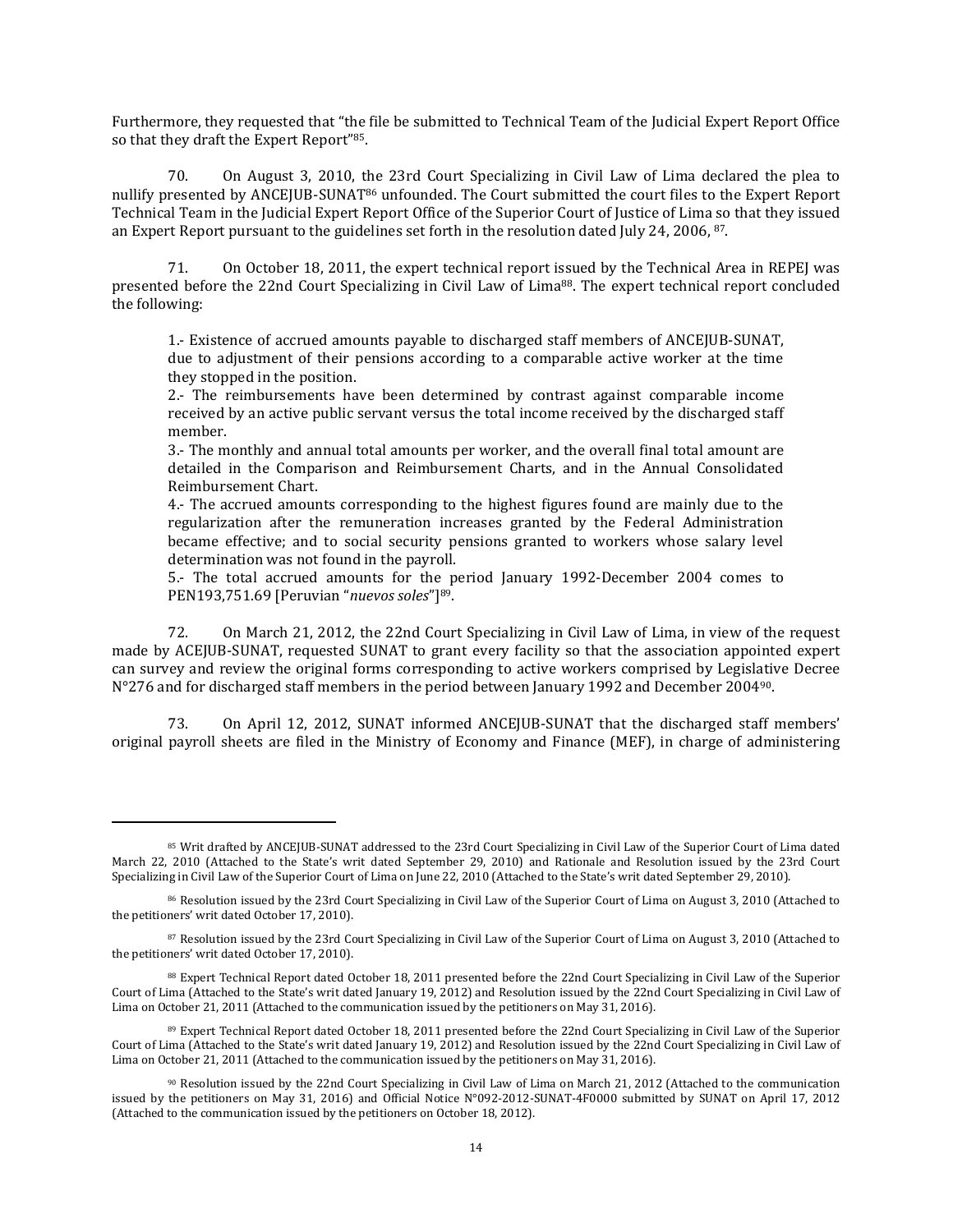payments in the abovementioned period<sup>91</sup>. They added that the expert would be granted every facility regarding the payroll sheets kept at SUNAT92.

74. On August 14, 2012, the MEF replied to the request for information regarding active and discharged workers kept by the Ministry for the court-appointed expert report, stating the following:

From the regulations governing Court-appointed Experts' performance it is understood that, given their specialization, the experts are the ones that should carry out a number of tasks that enable them to arrive to a given conclusion that assists the Judge to resolve the controversy subject to his or her decision; and said responsibility should not be transferred to the Public Administration servants or officials, as intended by the document in question, which details a number of requirements, entailing not only documentation but also time and effort on the part of this Office's personnel, which would result in a delay in our daily work and urgent issued that require attention <sup>93</sup>.

75. On September 5, 2012, SUNAT submitted before the 22nd Court Specializing in Civil Law of Lima an executive summary about the differences detected in the Expert Report<sup>94</sup>. On September 21, 2012, the Court ordered the MEF to deliver the requested documentation to the ANCEJUB-SUNAT experts95. The ANCEJUB-SUNAT experts had access to the information between November 7, 2012 and December 19, 201296.

76. On September 12, 2013, ANCEJUB-SUNAT presented its observations to the Expert Report before the 22nd Court Specializing in Civil Law of Lima, and submitted the report itself on August 22, 201397.

77. On May 18, 2014, the Expert Report Technical Team cleared the observations to the Expert Report and concluded that "(…) the expert review has followed the Supreme Court's guidelines, the Sixth Civil Chamber of the Court of Lima ruling and the stipulations in the judgment issued by the Constitutional Court, which rules over the right way to construe the Supreme Court's judgment and settles the interpretation controversy put forth" 98.

78. On August 5, 2014, the 22nd Court Specializing in Civil Law of Lima informed the parties about the report drafted by the Expert Report Technical Team99. In view of the observations made by ANCEJUB-SUNAT to said report in the sense that the remuneration items are inadequately determined, on

 $\overline{\phantom{a}}$ 

<sup>91</sup> Official Notice N°092-2012-SUNAT-4F0000 submitted by SUNAT on April 17, 2012 (Attached to the communication issued by the petitioners on October 18, 2012).

<sup>92</sup> Official Notice N°092-2012-SUNAT-4F0000 submitted by SUNAT on April 17, 2012 (Attached to the communication issued by the petitioners on October 18, 2012).

<sup>93</sup> Official Notice N°092-2012-SUNAT-4F0000 submitted by SUNAT on April 17, 2012 (Attached to the communication issued by the petitioners October 18, 2012).

<sup>94</sup> Writ drafted by SUNAT and presented before the 22nd Court Specializing in Civil Law of Lima on September 5, 2012 (Attached to the communication issued by the petitioners on May 31, 2016).

<sup>95</sup> Resolution issued by the 22nd Court Specializing in Civil Law of Lima on September 21, 2012 (Attached to the communication issued by the petitioners on May 31, 2016).

<sup>96</sup> Writ addressed to ANCEJUB-SUNAT dated February 4, 2013 (Attached to the communication issued by the petitioners on March 4, 2013).

<sup>97</sup> Writ drafted by ANCEJUB-SUNAT and presented before the 22nd Court Specializing in Civil Law of Lima on September 12, 2013 (Attached to the communication issued by the petitioners on May 31, 2016).

<sup>98</sup> Expert Report N°092-2014-JAVM-PJ issued by the Expert Report Technical Team on May 18, 2014 (Attached to the communication issued by the State on August 18, 2014).

<sup>99</sup> Resolution issued by the 22nd Court Specializing in Civil Law of Lima on August 5, 2014 (Attached to the communication issued by the State on August 18, 2014).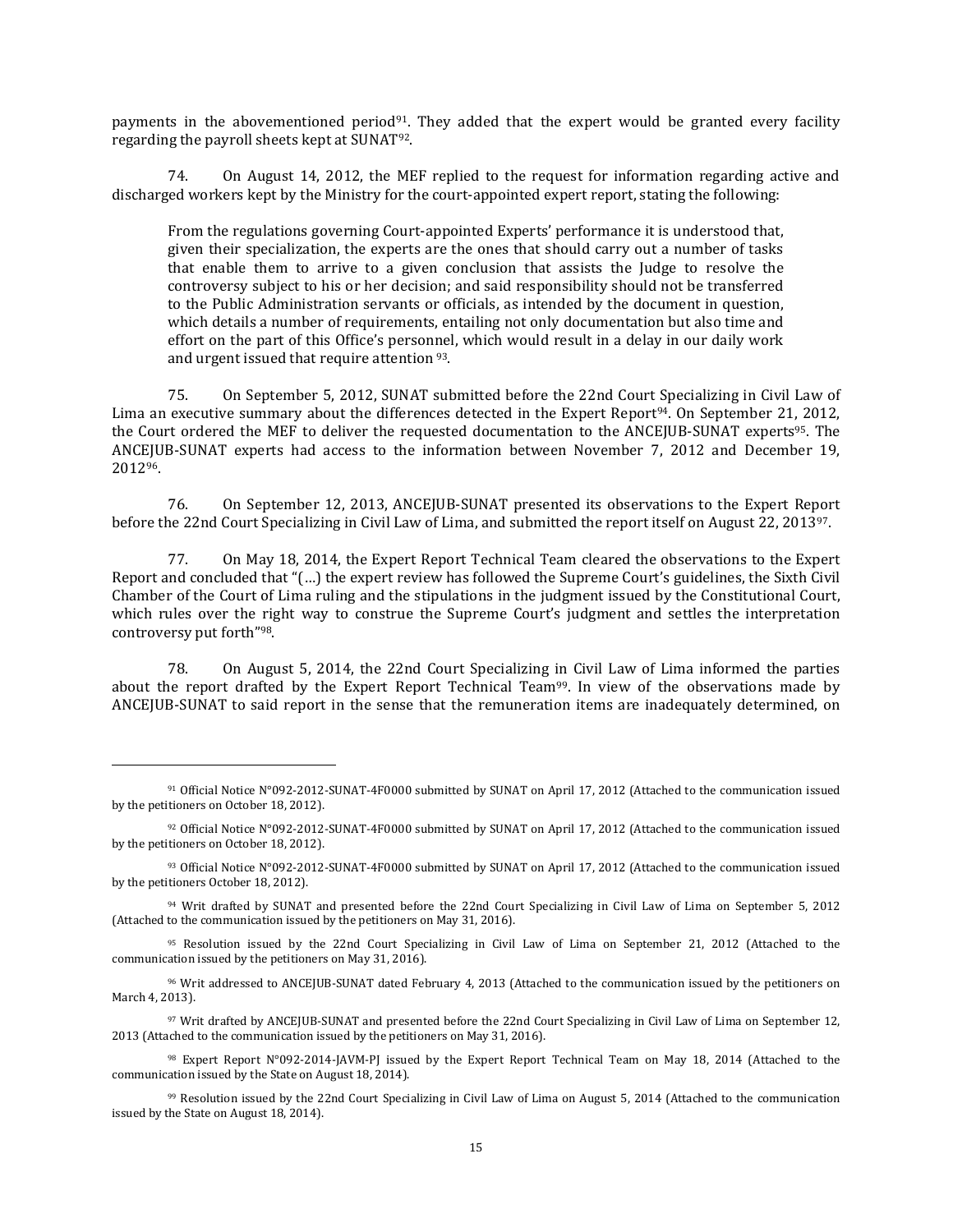January 5, 2015, the Judicial Expert Report Office issued a document pointing out that that it is not competent to make a decision about it<sup>100</sup>, since the subject matter has to be analyzed by a competent court<sup>101</sup>.

79. On May 28, 2015, the Second Civil Court received the judgment execution file<sup>102</sup>. In their writ drafted in May 2016, the petitioners informed that to that date the court has not issued a decision about the abovementioned Expert Report, as well as the execution status of the judgment dated October 1993103. They added that to that date, 125 members of the Association had passed away<sup>104</sup>.

80. On May 26, 2016, SUNAT interposed a "complaint for functional misconduct, as well as misdemeanors, and minor and serious offenses" against the Judge in the Second Civil Court of the Superior Court of Justice of Lima and against the Legal Specialist in said Court for failing to issue a resolution referring to the approval of the Expert Report<sup>105</sup>.

#### **D. About the third amparo action**

81. Parallel to the judgment execution process described so far, on December 15, 2006, ANCEJUB-SUNAT filed an amparo action before the Civil Chamber on Duty of the Superior Court of Lima against the members of the Sixth Civil Chamber of the Superior Court of Lima <sup>106</sup>. They alleged violation of their fundamental rights to effective judicial protection, and failure to enforce final court resolution on the amparo action with *res judicata* authority<sup>107</sup>. They furthermore submitted a plea to nullify the resolution dated July 24, 2006, declaring that the resolution that deemed the observations made by SUNAT to be unfounded, and approved the Expert Report issued by the 66th Court Specializing in Civil Law of Lima <sup>108</sup> null and void.

82. On September 28, 2009, the Seventh Civil Chamber of the Superior Court of Justice of Lima declared the amparo action submitted to be unfounded<sup>109</sup>. The Chamber provided the following considerations:

(…) it can be gathered that instead of showing that any constitutional rights have been affected, the presentation denotes dissatisfaction on the part of the petitioning party regarding the criteria adopted by the jurisdictional body evaluating the case" <sup>110</sup>.

<sup>100</sup> Expert Report N°003-2015-ETP-JAVM-PJ issued by the Court Services Area on January 5, 2015 (Attached to the communication issued by the petitioners on May 31, 2016).

<sup>101</sup> Expert Report N°003-2015-ETP-JAVM-PJ issued by the Court Services Area on January 5, 2015 (Attached to the communication issued by the petitioners on May 31, 2016).

<sup>102</sup> Resolution issued by the Second Civil Court on May 28, 2015 (Attached to the communication issued by the petitioners on May 31, 2016).

<sup>103</sup> Communication issued by the petitioners on May 31, 2016.

<sup>104</sup> Communication issued by the petitioners on May 31, 2016.

<sup>105</sup> Complaint filed by SUNAT before the Chief Magistrate of the Local Delegation Governing the Magistrates' Council of the Superior Court of Justice of Lima on May 26, 2016 (Attached to the communication issued by the State on June 6, 2016).

<sup>106</sup> Writ of amparo interposed by ANCEJUB-SUNAT before the Civil Chamber on Duty of the Superior Court of Lima on December 15, 2006 (Attached to the petitioners' writ dated August 24, 2006).

<sup>107</sup> Writ of amparo interposed by ANCEJUB-SUNAT before the Civil Chamber on Duty of the Superior Court of Lima on December 15, 2006 (Attached to the petitioners' writ dated August 24, 2006).

<sup>108</sup> Writ of amparo interposed by ANCEJUB-SUNAT before the Civil Chamber on Duty of the Superior Court of Lima on December 15, 2006 (Attached to the petitioners' writ dated August 24, 2006).

<sup>109</sup> Appeal action interposed by ANCEJUB-SUNAT before the Seventh Civil Chamber of the Superior Court of Lima on December 2nd, 2009 (Attached to the petitioners' writ dated October 17, 2010).

<sup>110</sup> Resolution issued by the Seventh Civil Chamber of the Superior Court of Justice of Lima on September 28, 2009 (Attached to the State's writ dated July 26, 2010).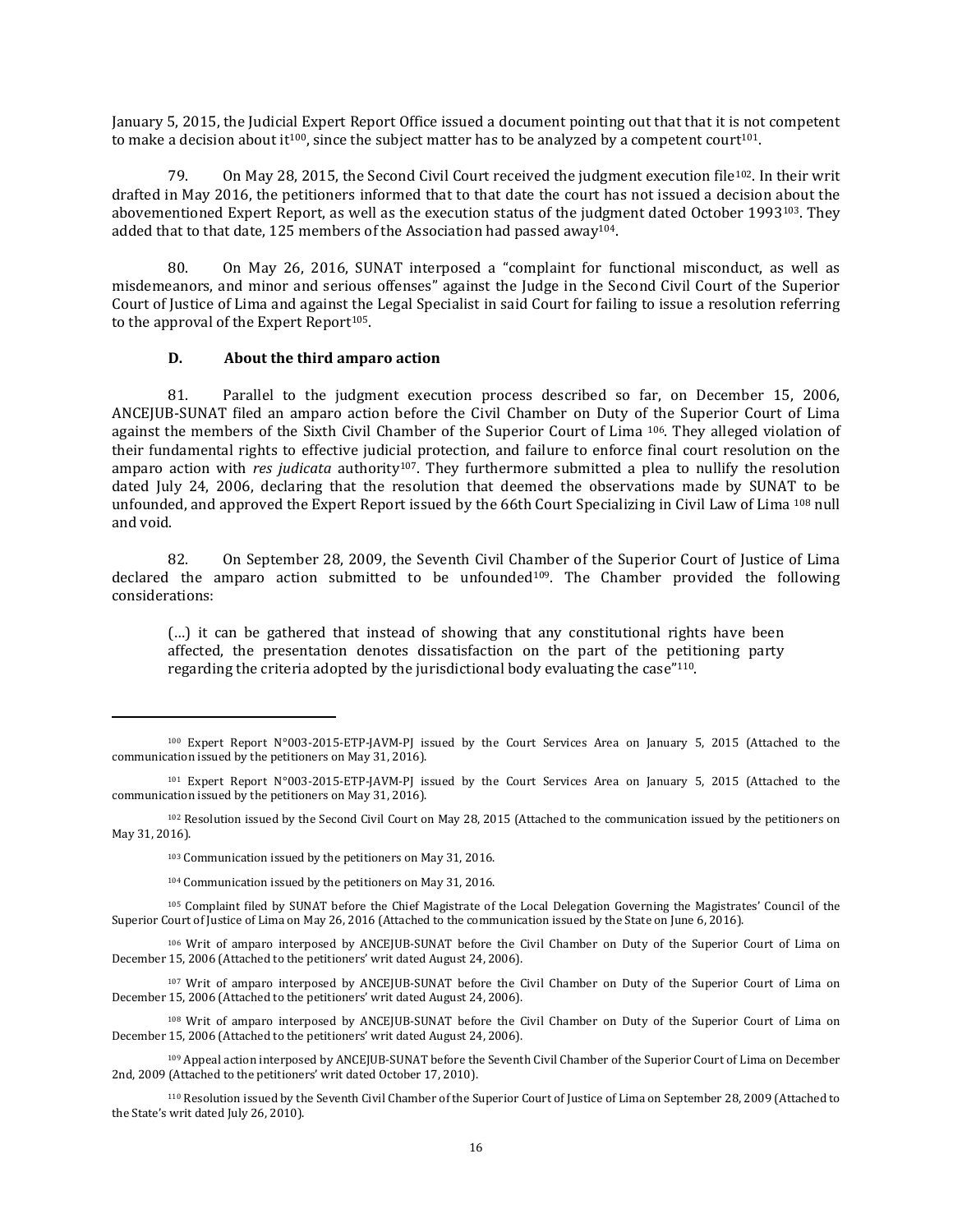83. On December 2nd, 2009, ANCEJUB-SUNAT brought an appeal before the Seventh Civil Chamber of the Superior Court of Lima, requesting that the petition be declared admissible111.

84. On July 22, 2010, the Permanent Chamber of Social and Constitutional Law of the Supreme Court of Justice of Peru confirmed the resolution dated September 28, 2009 that declared the amparo action unfounded<sup>112</sup>. The Chamber considered the following:

[upon] review of the court records, it becomes apparent that we are before a resolution issued in the execution stage, which declares the appealed resolution null and void, and orders the *a quo* to resume the contested procedure by ordering a new accounting expert report (…) since the debate around the items and scope comprised within the execution of the final supreme order (…) has not been settled, pending completion of the new expert review (…) the appellant has the possibility of challenging it by means of an appeal to a higher court, as well as making observations as they see fit (…) therefore, we are not facing a final and permanent resolution, a prerequisite that would call for the analysis of the disputed issue (…), and the opposite would entail turning the amparo action into a third national supra-instance <sup>113</sup>.

85. On August 9, 2011, the Constitutional Court declared the constitutional remedy action brought before the Court by ANCEJUB-SUNAT against the judgment dated July 2010 unfounded114. The Court stated the following:

[T]he 'non pensionable' nature that paragraph c) of Article 3 in Legislative Decree N°673 gives to the abovementioned 'higher remuneration' pursuant to paragraphs a) and b) of said Article was not contested on constitutionality grounds, nor was the consequent inapplicability of the Supreme Court ruling execution. Therefore (…) the abovementioned judgment only disregards application of the Third Temporary Provision of the Decree to the petitioner association's members (…).

(…) Thus, the petition in question would entail adjusting the petitioners' members' pensions against the remunerations of the SUNAT staff comprised within the private labor regime, which would be contrary to the jurisprudence based on numerous rulings issued by this Court, pursuant to which 'the adjustment the pensioners are entitled to according to the regime set forth in Decree Law N°20530 should be based on the remuneration corresponding to active public officials or public servants who have the same hierarchical level, category or labor regime as the pensioner at the time he or she stopped in that position; the adjustment is not applicable, however, between different pension schemes, or in connection with workers that to this date are in a private labor regime (…).

(…) the resolution issued by the Sixth Civil Chamber of the Superior Court of Lima dated July 24, 2006 (…), contrary to the appellants' allegations, does not construe the facts of the case in an arbitrary or restrictive way, nor does it repeal the judgment issued by the Supreme Court on October 25, 1993 (…) and therefore, since the fundamental rights invoked by the appellant have not been affected, the petition is dismissed." 115

<sup>111</sup> Appeal action interposed by ANCEJUB-SUNAT before the Seventh Civil Chamber of the Superior Court of Lima on December 2nd, 2009 (Attached to the petitioners' writ dated October 17, 2010).

<sup>112</sup> Judgment issued by the Permanent Chamber of Social and Constitutional Law of the Supreme Court of Justice of Peru on July 22, 2010 (Attached to the State's writ dated January 6, 2010).

<sup>113</sup> Judgment issued by the Permanent Chamber of Social and Constitutional Law of the Supreme Court of Justice of Peru on July 22, 2010 (Attached to the State's writ dated January 6, 2010).

<sup>114</sup> Judgment issued by the Constitutional Court on August 9, 2011(Attached to the State's writ dated August 17, 2011).

<sup>115</sup> Judgment issued by the Constitutional Court on August 9, 2011 (Attached to the State's writ dated August 17, 2011).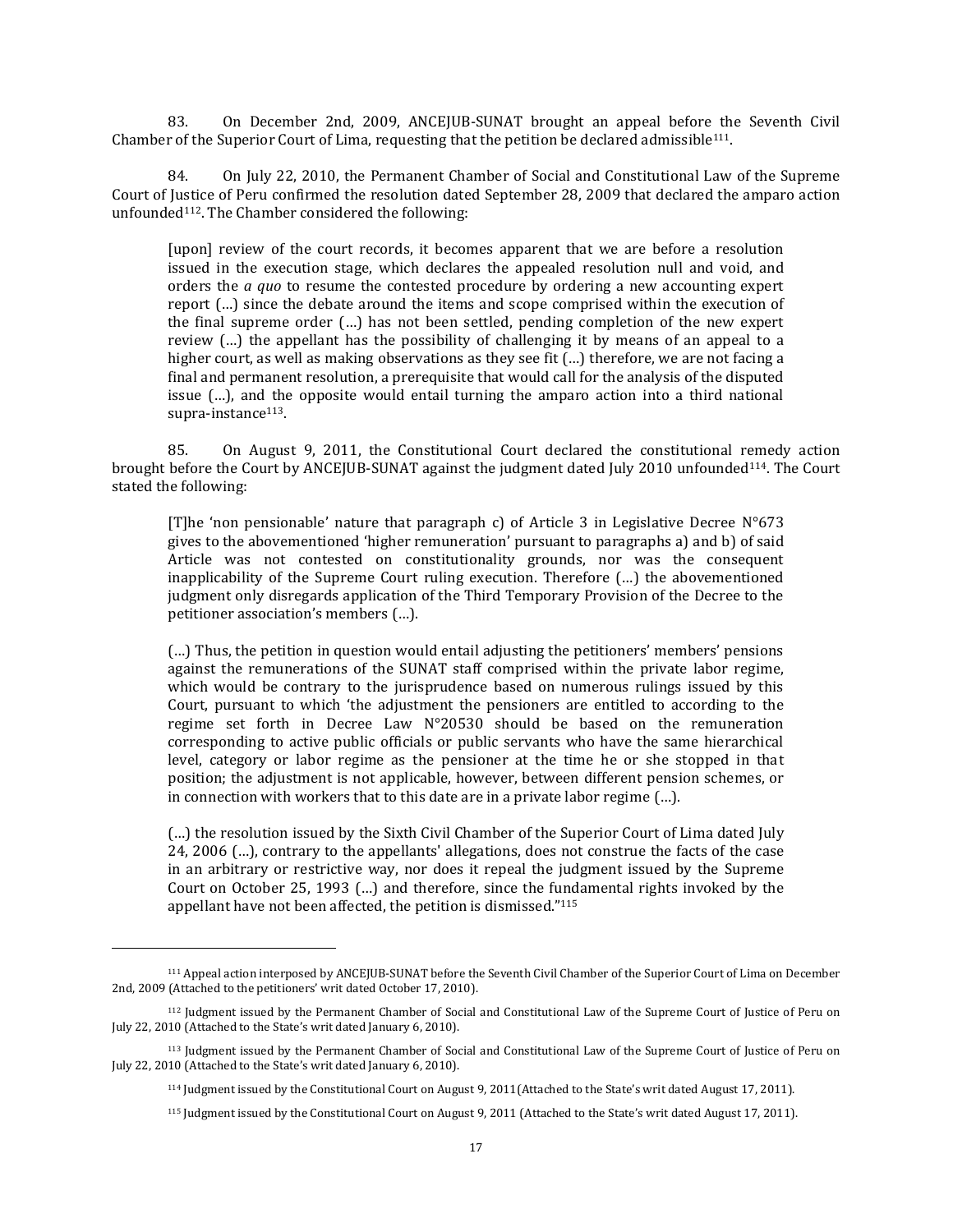86. On September 22, 2011, the Constitutional Court decided to declare the ANCEJUB-SUNAT request for judgment clarification inadmissible<sup>116</sup>, considering that:

(…) instead of asking for clarification, what the petitioner does is to speculate, without any grounds whatsoever, on the alleged origin of the basis for the ruling, claiming that they could be based on the 'grounds of a minority vote by two (2) members of the Supreme Court', when in fact, as shown by the ruling in question, (…) this Court has based its decision on the provisions set forth in the ruling issued by the Supreme Court of Justice of Peru dated October 25, 1993117.

## **E. Actions brought before the Court by Mr. Ipanaqué**

87. The IACHR acknowledges and notes that Mr. Ipanaqué was a member of ANCEJUB-SUNAT and, as such, was a party to the amparo actions and judgment execution process described in the previous sections of this Report. Below, the Commission summarizes the available information about the actions brought before the court by him as an individual.

88. On March 10, 1999, Mr. Ipanaqué submitted a petition before the First Corporate Court Specializing in Public Law, requesting the court to order SUNAT to pay for the pension he was entitled to<sup>118</sup>, pursuant to provision in the Supreme Court ruling dated October 1993, ratified by the Constitutional Court ruling dated June 1996<sup>119</sup>.

89. On March 30, 1999, the Court issued a resolution requesting SUNAT to abide by the Supreme Court ruling dated October 1993 in the term of ten days <sup>120</sup>. SUNAT stated in a writ dated June 23, 1999, that it is not competent to comply with said resolution, and that the competent authority if the ONP [Social Security Administration] or the MEF [Ministry of Economy and Finance]<sup>121</sup>. Mr. Ipanaqué declared that despite the fact that he had sent different writs to SUNAT, the Superintendence had failed to pay for the pension he was entitled to<sup>122</sup>.

90. On April 29, 1999, the First Corporate Court Specializing in Public Law issued a new resolution, stating the following:

(…) even though it is true that Mr. Rafael Ipanaqué Centeno is a member of the National Association of Discharged and Retired Staff from SUNAT, he has not substantiated the existence of interests to litigate separately, especially if we consider that should all the many members of said association decide to appear individually, the proceedings would become really cumbersome (…). [G]iven the resolution dated October 2 of year (…) it has been clearly determined that the petitioners with a jurisdictional precedent of res judicata, should bring forth an individual administrative or jurisdictional action, before the entity where the documentation corresponding to their pensions is kept, and not in this process, which lacks such documentation<sup>123</sup>.

2011).

<sup>116</sup> Decree issued by the Permanent Chamber of Social and Constitutional Law of the Supreme Court of Peru on November 25, 2011 (Attached to the petitioner's writ dated on December 13, 2011).

<sup>117</sup> Resolution issued by the Constitutional Court on September 22, 2011 (Attached to the petitioner's writ dated December 13,

<sup>118</sup> Attachments to the initial petition.

<sup>119</sup> Attachments to the initial petition.

<sup>120</sup> Attachments to the initial petition.

<sup>121</sup> Attachments to the initial petition.

<sup>122</sup> Attachments to the initial petition.

<sup>123</sup> Attachments to the initial petition.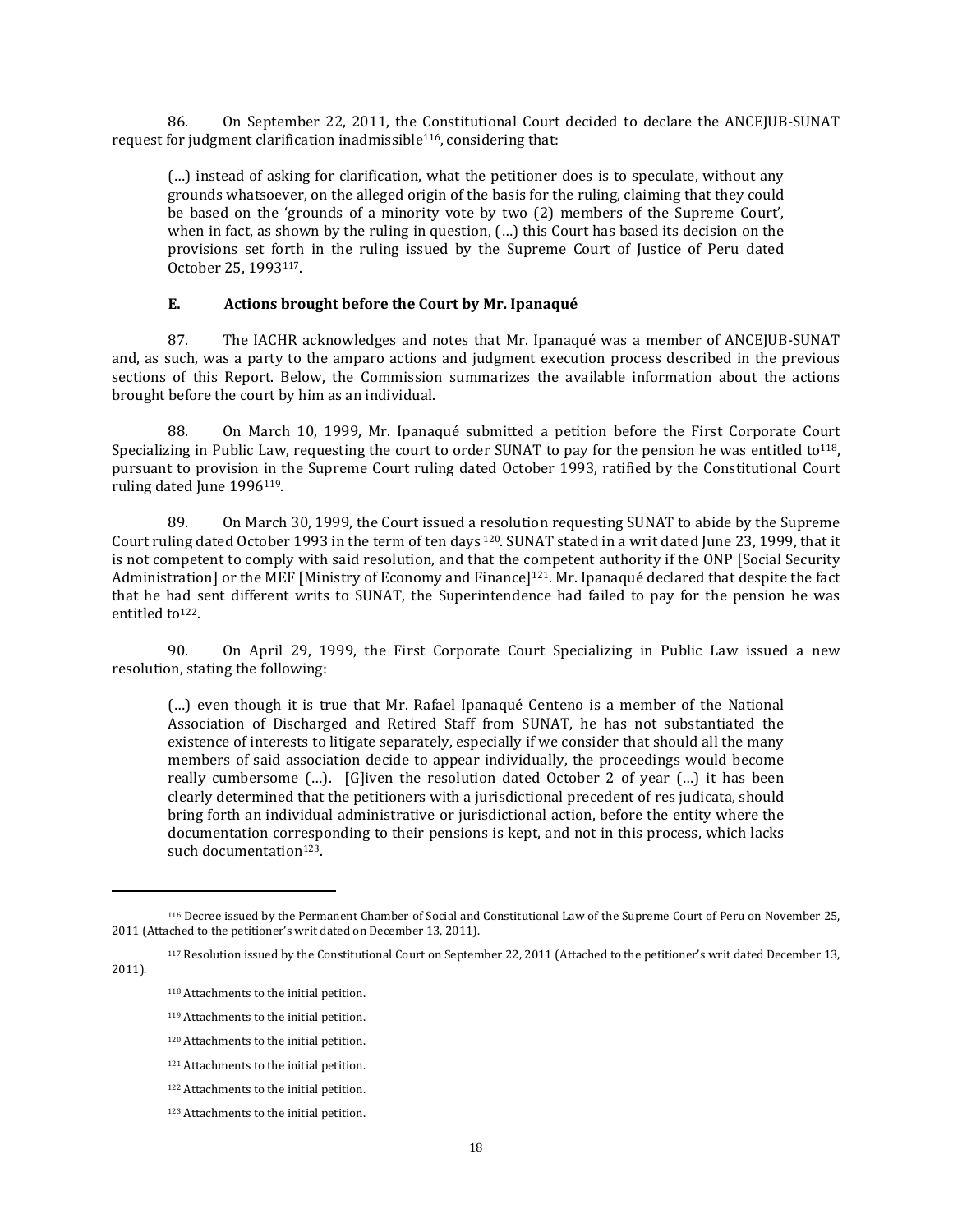91. The Court concluded that, in view to the abovementioned resolution, Mr. Ipanaqué should have not appeared in court, and therefore the resolution dated March 12, 1999, and all the subsequent proceedings were declared null and void124. The IACHR notices that in said resolution there was no indication about the content of the resolution of March 12, 1999. The Commission has observed that a copy of that resolution was attached to this case's file, and that it states the following:

The writ handed in today via the General Secretary Office is duly received, with its attachments thereof. What it states regarding legal provisions, in connection with the resolution of the relevant issue, will be taken into account, after consideration by Secretary General of what his Superior has resolved as regards the appeal granted on October 19, last year, and signed by the Judge, resuming in his position<sup>125</sup>.

92. Mr. Ipanaqué brought forth an appeal action, stating that the resolution in question, issued on March 12, 1999 was not attached to the court file<sup>126</sup>. He also indicated that the judges cannot revoke their own resolutions127. He held that the resolution of March 30, 1999 constitutes res judicata, since it was not appealed by SUNAT128.

93. On September 30, 1999, the la Corporate Chamber Specializing in Public Law confirmed the resolution of April 29129. The Chamber stated the following:

(…) even though it is true that Mr. Rafael Ipanaqué (…)is a member of the National Association of Discharged and Retired Staff from SUNAT, the petitioning party in this case, it is also true that it has been clearly established in these court records that the petitioners with a jurisdictional precedent of res judicata, should bring forth an individual administrative or jurisdictional action, before the entity where the documentation corresponding to their pensions is kept, and not in this process, since it exceeds the legal framework of a constitutional proceeding, and therefore his appearance in this case becomes irrelevant to proceed with the action regarding the resolved claim<sup>130</sup>.

94. The Chamber declared the resolution of March 12, 1999 and all the proceedings concerning Mr. Ipanaqué appearance null and void<sup>131</sup>. The Chamber stated that "it[...] protects his rights to be exercised as he sees fit in the proceedings brought forth by the National Association of Discharged and Retired Staff from SUNAT against the State"<sup>132</sup>.

## **V. LEGAL ANALYSIS**

## **A. Introductory considerations**

95. Before we start with the legal analysis of the matter in the light of the proven facts and the parties' allegations, the Commission considers it relevant to state a few introductory considerations.

<sup>124</sup> Attachments to the initial petition.

<sup>125</sup> Attachments to the State communication dated October 12, 2001.

<sup>126</sup> Attachments to the initial petition.

<sup>127</sup> Attachments to the initial petition.

<sup>128</sup> Attachments to the initial petition.

<sup>129</sup> Attachments to the State communication dated October 12, 2001.

<sup>130</sup> Attachments to the State communication dated October 12, 2001.

<sup>131</sup> Attachments to the State communication dated October 12, 2001.

<sup>132</sup> Attachments to the State communication dated October 12, 2001.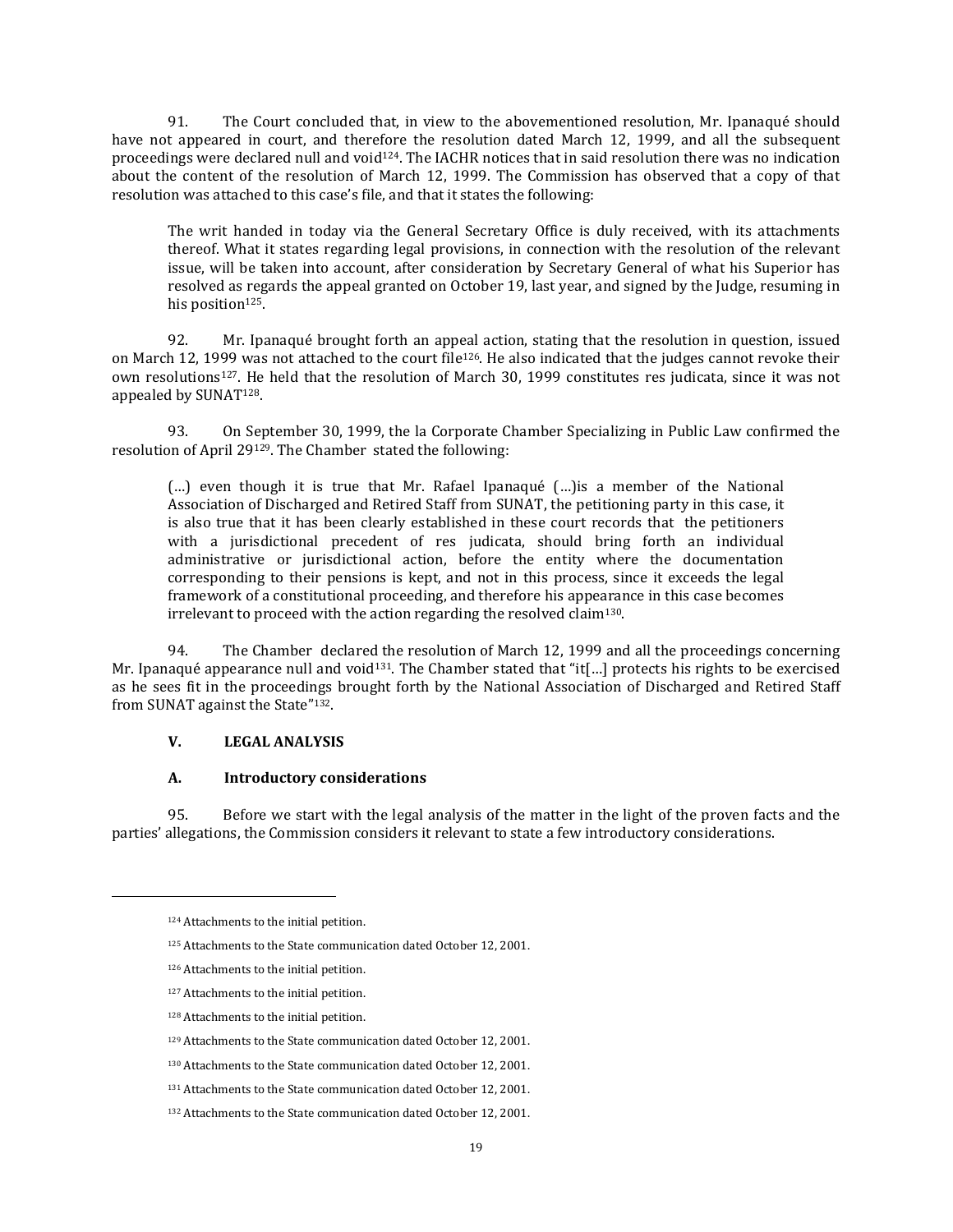96. The first one is connected to the discrepancy between the parties on whether the judgment issued by the Supreme Court of Justice on October 25, 1993 has been effectively enforced. While the petitioners state that it has not been complied with to this day, the State has argued that SUNAT has been paying the alleged victims their adjusted pensions since 2003.

97. The Commission considers that, given the circumstances of this case, it is not competent nor does it have elements to make a pronouncement on the correct compliance modality for the judgment in question or on the issues that are still being internally debated. To the effect of this Report, the Commission highlights that there is no controversy between the parties around the fact that after more than 23 years since the court judgment, the execution process is still open internally; the fundamental debates about its implementation have not been settled yet, and this issue will have to be analyzed in the light of the relevant provisions in the Convention, in particular, the right to get judicial remedies enforced, the guarantee of a reasonable term in the judgment execution process and the impact of this analysis on the right to private property.

98. The second point is connected to the alleged victims in this case. In that respect, the IACHR notes the fact that the petitioners alleged that at the time of the events of the case, there were 703 members in ANCEJUB-SUNAT. The Commission has observed that in the execution process there have been debates about who the beneficiaries of the judgment of October 25, 1993 should be. Taking into account that this issue is still subject to expert opinions and reports internally, and that after 23 years the State has not been able to solve it, the Commission deems it reasonable to consider the 703 individuals identified by the petitioners in their initial claim, who were included in Admissibility Report No. 21/09, as the alleged victims in the case, without prejudice to applicable determinations at the time of implementation of the recommendations.

## **B. Right to judicial guarantees, private property and judicial protection (Articles 8.1133, 21.1<sup>134</sup> and 25.2.c)<sup>135</sup> of the American Convention, vis-a-vis Article 1.1 of the same legal instrument)**

## **1. General considerations regarding effective judicial protection and compliance with internal judgments**

99. The Inter-American Court has pointed out that one of the components of the right to judicial protection established in Article 25 of the American Convention is that States "[have an obligation to establish by law, and] ensure the application of effective remedies and guarantees of due process before the competent authorities."<sup>136</sup> This is to effectively protect declared or recognized rights from acts that violate fundamental rights. <sup>137</sup> For its part, the IACHR has maintained that "if the judicial branch is to serve effectively as an organ for the control, guarantee, and protection of human rights, it must not only be constituted formally, but it also has to be independent and impartial, and its rulings must be carried out."138

<sup>133</sup> Article 8.1: Every person has the right to a hearing, with due guarantees and within a reasonable time, by a competent, independent, and impartial tribunal, previously established by law, in the substantiation of any accusation of a criminal nature made against him or for the determination of his rights and obligations of a civil, labor, fiscal, or any other nature.

<sup>134</sup> Article 21.1: Everyone has the right to the use and enjoyment of his property. The law may subordinate such use and enjoyment to the interest of society.

<sup>135</sup> Article 25.2.c): The States Parties undertake to ensure that the competent authorities shall enforce such remedies when granted.

<sup>136</sup> I/A Court HR. *Case of Suárez Rosero v. Ecuador. Merits.* Judgment of November 12, 1997. Series C No. 35, par. 65; and Case of Rosendo Cantú et al. v. *Mexico. Preliminary Objection, Merits, Reparations and Costs.* Judgment of August 31, 2010. Series C No. 216, par. 166.

<sup>137</sup> I/A Court HR. *Case of Mejía Idrovo v. Ecuador*. Preliminary Objections, Merits, Reparations, and Costs. Judgment of July 5, 2011. Series C No. 228, par. 104.

<sup>138</sup> IACHR, Case 12.357, Application to the I/A Court H.R., Members of the National Association of Discharged and Retired Staff of the Office of the Comptroller General of the Republic of Peru, April 1, 2008, par. 52.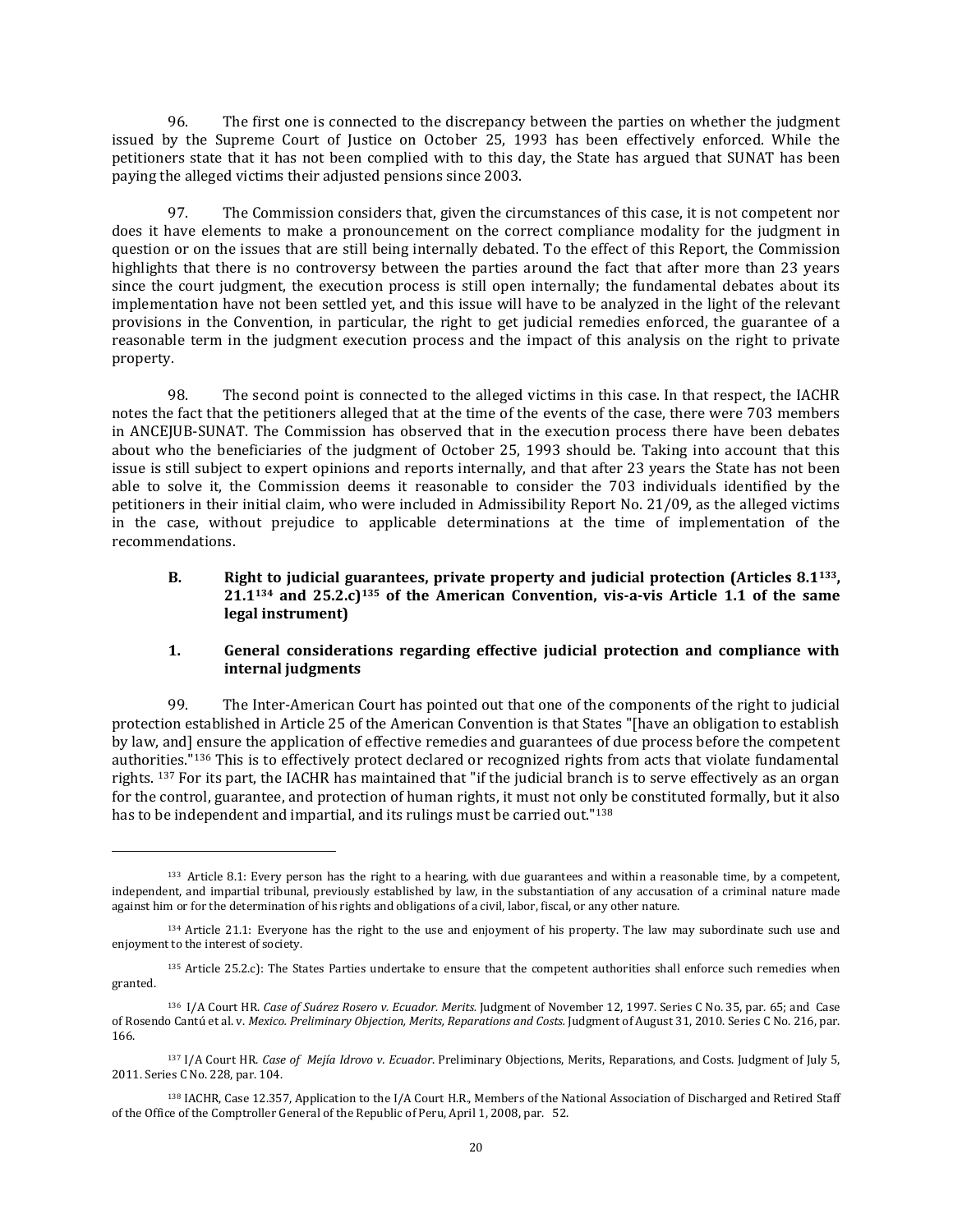100. In that sense, the effectiveness of judgments depends on their execution.<sup>139</sup> If judgment is not enforced, the right involved is denied.<sup>140</sup> The IACHR has maintained that judicial decisions must be complied with, be it voluntarily or, if necessary, coercively.<sup>141</sup> Likewise, the Court has underscored that execution of judgments must be governed by those specific standards that allow for effective application of the principles of, inter alia, judicial protection, due process, legal certainty, judicial independence, and the rule of law.<sup>142</sup> Accordingly, the principle of effective judicial protection requires that the parties have access to enforcement procedures, without hindrance or unguaranteed delays, in order for them to achieve their objective in a swift, straightforward, and comprehensive manner.<sup>143</sup>

101. For its part, the European Court of Human Rights has maintained that for a judgment to be fully effective, its execution must be complete, perfect, comprehensive,<sup>144</sup> and prompt.<sup>145</sup> For that reason, the provisions governing the independence of the judiciary must be appropriately formulated in order to ensure prompt enforcement of judgments without interference from other branches of government and they must guarantee the binding and mandatory nature of final instance decisions.<sup>146</sup>

102. The Inter-American Court has maintained that in a political system based on the principle of the rule of law, all public authorities, within their spheres of competence, must heed judicial decisions, and support and enforce them without thwarting the meaning or scope of the decision or unduly delaying its execution.<sup>147</sup> Accordingly, the IACHR has stressed that "ensuring the execution of judicial judgments thus constitutes a fundamental aspect that is the very essence of the rule of law."<sup>148</sup>

### **2. Information regarding the issue of failure to comply with internal judgments in Peru**

103. The IACHR notes that noncompliance by the Peruvian State with judgments handed down against State entities since the 1990s extends beyond just the case of the alleged victims in this case and forms part of a broader context.

104. Thus, the Inter-American Court already pronounced on two cases in the 1990s of failure to comply with judgments in Peru regarding the adjustment of pensions for former public servants pursuant to

<sup>144</sup> ECHR, Case of Matheus v. France, No. 62740/01, Judgment of March 31, 2005, par. 58; and ECHR, Case of Sabin Popescu v. Romania, n° 48102/99, Judgment of March 2, paragraphs 68ff.

<sup>145</sup> ECHR, Case of Cocchiarella v. Italy. Judgment of March 29, 2006, par. 89.

<sup>146</sup> ECHR, Matheus v. *France.* Judgment of June 31, 2005, par. 58.

 $\overline{\phantom{a}}$ 

<sup>139</sup> I/A Court HR. *Case of Mejía Idrovo v. Ecuador*. Preliminary Objections, Merits, Reparations, and Costs. Judgment of July 5, 2011. Series C No. 228, par. 104.

<sup>140</sup> I/A Court H.R., Case of Acevedo Jaramillo v. Peru, Preliminary Objections, Merits, Reparations and Costs. Judgment of February 7, 2006, par. 220.

<sup>141</sup> IACHR, Case 12.357, Application to the I/A Court H.R., Members of the National Association of Discharged and Retired Staff of the Office of the Comptroller General of the Republic of Peru, April 1, 2008, par. 53.

<sup>142</sup> I/A Court HR. *Case of Mejía Idrovo v. Ecuador*. Preliminary Objections, Merits, Reparations, and Costs. Judgment of Tuesday, July 05, 2011. Series C No. 228, par. 105.

<sup>143</sup> I/A Court HR. *Case of Mejía Idrovo v. Ecuador*. Preliminary Objections, Merits, Reparations, and Costs. Judgment of Tuesday, July 05, 2011. Series C No. 228, par. 106.

<sup>147</sup> I/A Court HR. *Case of Mejía Idrovo v. Ecuador*. Preliminary Objections, Merits, Reparations, and Costs. Judgment of July 5, 2011. Series C No. 228, par. 106.

<sup>148</sup> IACHR, Case 12.357, Application to the I/A Court H.R., Members of the National Association of Discharged and Retired Staff of the Office of the Comptroller General of the Republic of Peru, April 1, 2008, par. 54.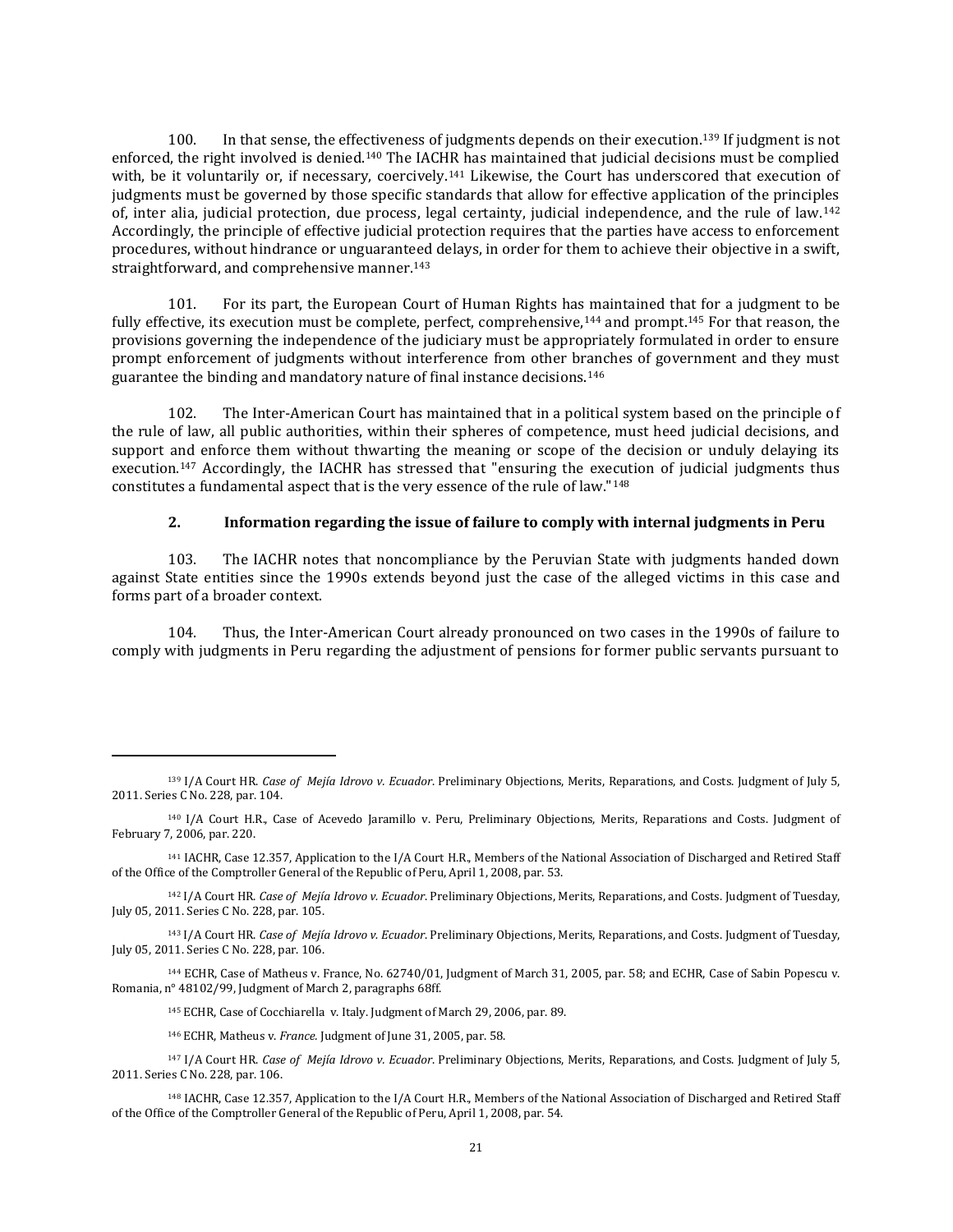Decree Law 20530.<sup>149</sup> Both judgments handed down by the Court point out that court rulings restoring certain labor and pension rights to the victims were not executed.

105. For its part, in connection with one of those cases, the IACHR maintained that the Peruvian State's failure to comply with judgments "distorts the practice and meaning of administration of justice and diminishes the trust felt by members of the Association in the pronouncements of judges." <sup>150</sup> The Commission has also admitted several cases alleging the same problem,<sup>151</sup> which are currently awaiting a decision on the merits.

106. Along the same lines, the Commission observes that in October 1998, the Ombudsperson's Office issued a report entitled "Failure by the State Administration to Comply with Judgments."<sup>152</sup> The Ombudsperson's Office singled out as one issue in the Judiciary the failure to execute judgments against a State entity.<sup>153</sup> It stated that since the Office had been established in 1993, it had processed some 101 complaints filed against a number of State entities for failure to comply with final judgments against them.<sup>154</sup> It pointed out that over half the complaints referred to "court mandates on labor matters that are then ignored."<sup>155</sup> The Office of the Ombudsperson explained that the vast majority of cases refer to judicial mandates that "involve complying with a financial obligation [such as] the adjustment of pensions"<sup>156</sup>.

107. The IACHR takes note that the Ombudsperson's Office pronounced expressly on cases of judgments admitting amparo actions brought by former workers seeking payment of their pensions pursuant to Decree Law 20530.<sup>157</sup> In its report ,the Ombudsperson's Office concluded that

(...) failure to execute a judgment against a State entity would amount to evasion of the State's responsibility to comply with its obligations (...).

The judge enforcing the judgment must render criminal liability effective by filing the corresponding complaint against public servants who fail to comply with judicial mandates either through a flat refusal, or by unreasonably delaying compliance with some

 $\overline{a}$ 

<sup>152</sup> Report of the [Ombudsperson's](http://www.defensoria.gob.pe/modules/Downloads/informes/defensoriales/informe_19.pdf) Office No. 19, Ombudsperson's Office, The State Administration's Failure to Comply with Judgments. October 1998.

<sup>149</sup> I/A Court HR. *Case of the "Five Pensioners" v.* Peru. Merits, Reparations and Costs. Judgment of February 28, 2003. Series C. No. 98; and Case of Acevedo Buendía et al. ("Discharged and Retired Employees of the Office of the Comptroller) v. Peru. Preliminary Objection, Merits, Reparations and Costs. Judgment of July 1, 2009. Series C No. 198.

<sup>150</sup> IACHR, Case 12.357, Application to the I/A Court H.R., Members of the National Association of Discharged and Retired Staff of the Office of the Comptroller General of the Republic of Peru, April 1, 2008, par. 63.

<sup>151</sup> See, for example, IACHR. Report No. 21/09. Petitions 965.-98, 638.-03, and 1044.-04. Joined. Admissibility. National Association of Discharged and Retired Staff of the Tax Authority (SUNAT). Peru. March 19, 2009; IACHR. Report No. 4/09. Petition 914- 98. Admissibility. Members of the ECASA Workers' Trade Union. Peru. February 11, 2009; and IACHR. Report No. 86/01 Case 12.319. National Federation of Maritime and Port Workers of Peru (FEMAPOR). Félix Campos Caipo, Sergio Valdivia Ayala, Asisclo Chinapro Fernández, Víctor Briceño Miranda et al. 4.101 Maritime and Riverine Workers. Peru. October 10, 2001.

<sup>153</sup> Report of the [Ombudsperson's](http://www.defensoria.gob.pe/modules/Downloads/informes/defensoriales/informe_19.pdf) Office No. 19, Ombudsperson's Office, The State Administration's Failure to Comply with Judgments. October 1998.

<sup>154</sup> Report of the [Ombudsperson's](http://www.defensoria.gob.pe/modules/Downloads/informes/defensoriales/informe_19.pdf) Office No. 19, Ombudsperson's Office, The State Administration's Failure to Comply with Judgments. October 1998.

<sup>155</sup> Report of the [Ombudsperson's](http://www.defensoria.gob.pe/modules/Downloads/informes/defensoriales/informe_19.pdf) Office No. 19, Ombudsperson's Office, The State Administration's Failure to Comply with Judgments. October 1998.

<sup>156</sup> Report of the [Ombudsperson's](http://www.defensoria.gob.pe/modules/Downloads/informes/defensoriales/informe_19.pdf) Office No. 19, Ombudsperson's Office, The State Administration's Failure to Comply with Judgments. October 1998

<sup>157</sup> Report of the [Ombudsperson's](http://www.defensoria.gob.pe/modules/Downloads/informes/defensoriales/informe_19.pdf) Office No. 19, Ombudsperson's Office, The State Administration's Failure to Comply with Judgments. October 1998.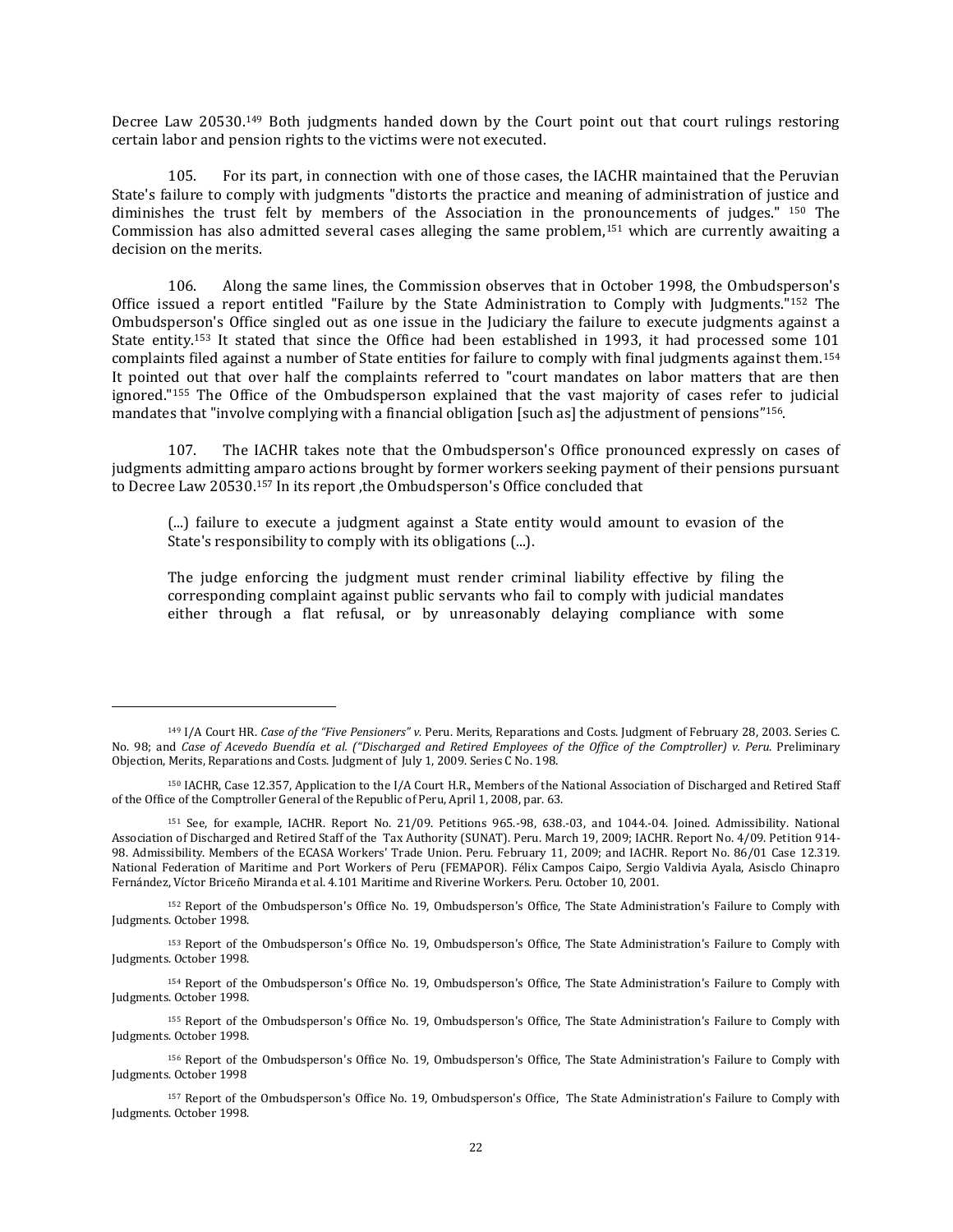administrative prerequisite, or by arguing a legal impossibility to comply based on an incorrect interpretation of provisions.<sup>158</sup>

## **3. Analysis of the specific case**

l

108. As is apparent from the proven facts, in this case there is no controversy around the fact that the members of ANCEJUB-SUNAT were incorporated to the pension scheme under Decree Law 20530 through a resolution issued by a public agency called SUNAT [National Tax Administration Superintendence]. Later, the same organization sent them a communication announcing that the application of the abovementioned scheme had been suspended. In view of this situation, the members of ANCEJUB-SUNAT filed the first amparo action. After several instances, the amparo action process ended on October 25, 1993 when the Supreme Court of Justice issued a judgment ordering the reincorporation of those people to the pension scheme under Decree Law 20530. The Constitutional Court ordered in turn to execute the judgment issued by the Supreme Court of Justice.

109. In view of the fact that said judgment was not being enforced, the members of ANCEJUB-SUNAT filed a second amparo action, which was finally dealt with by the Constitutional Court on May 10, 2001. The Constitutional Court ordered again that the judgment issued by the Supreme Court, later relapsed in a guarantee proceeding, should be complied with, reinstating the petitioners to the pension scheme under Decree Law 20530.

110. The Commission observes that it has been more than 23 years since the judgment dated October 25, 1993 issued by the Supreme Court. Furthermore, the IACHR insists that there is no controversy between the parties around the fact that the judgment execution process is still open to the date of approval of this Report.

111. The Commission sums up that throughout this long judgment execution process there have been numerous controversies for which the judicial authorities have been unable to find a final resolution for more than two decades. Thus, after the ruling issued by the Constitutional Court in June 1996, and throughout 1997 and 1998, different judicial authorities made pronouncements and nullified pronouncements on whether payments should be made by SUNAT [National Tax Administration Superintendence] or MEF [Ministry of Economy and Finance]. Later on, between 1998 and 2001 – with a second amparo action – the judicial authorities debated over whether each member of ANCEJUB-SUNAT had to bring an individual administrative and judicial claim before the courts in order to determine the concrete implications of the Supreme Court ruling for each person. It was as late as 2002, nine years after the original judgment, when the case was referred back to the execution stage and both SUNAT and MEF were repeatedly urged to be in compliance. By this time, the debate focused on identifying the individual members of ANCEJUB-SUNAT, an issue that was not solved then by the judicial authorities in the execution process. That year, SUNAT issued a resolution stating that there is no difference between the amounts derived from the judgment of the Supreme Court and the amounts the petitioners had been receiving, and therefore no reimbursement was necessary. In September 2002, this situation led to the judicial authorities to appoint an accounting expert to settle the accrued payments owed to each member of the association, including the amounts corresponding to the pensions and the reimbursements for the amounts not received as a consequence of the application of Decree Law No. 673.

112. As from that point in time to date, 16 years, there have been multiple expert reports but none of them has received final approval from the judicial authorities in charge of the judgment execution process. In this 16-year lapse, there have been periods of significant inaction and the process has faced logistic obstacles and limitations to the institutional capacity to deal with expert reports, which have been acknowledged by the Expert Report Technical Team of the Supreme Court.

<sup>158</sup> Report of the [Ombudsperson's](http://www.defensoria.gob.pe/modules/Downloads/informes/defensoriales/informe_19.pdf) Office No. 19, Ombudsperson's Office, The State Administration's Failure to Comply with Judgments. October 1998.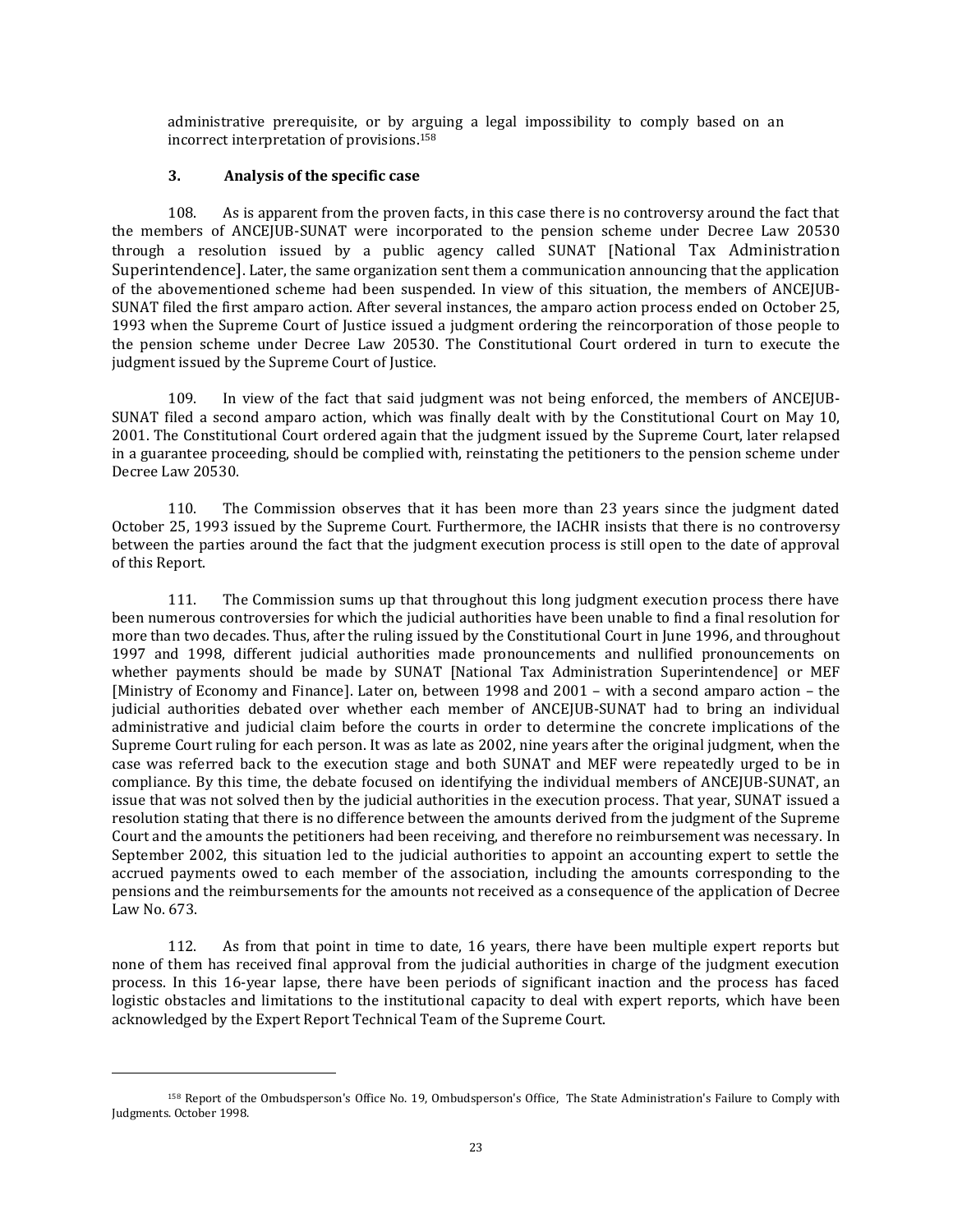113. In conclusion, the Commission considers that in this case it has been proven that, regarding the judgment execution process, the Judiciary in Peru has not implemented the necessary measures to resolve fundamental aspects, such as compliance authorities, judgment beneficiaries, net worth implications of the pension amounts, and accrued amounts not received by the beneficiaries for a period of time comprising many years, in order to comply with a court decision in favor of a group of pensioners. The abovementioned aspects are still under debate even to this day, subject to several expert reviews and reports, which have not received final approval from the judicial authorities. To that we have to add that during that period of time the alleged victims had to assume additional financial burdens, such as payment of expert fees and the costs of litigating for more than two decades seeking enforcement of a favorable judgment.

114. Given the abovementioned points, the Commission considers that 23 years after the first court judgment in favor of the members of ANCEJUB-SUNAT, the State remains in violation of their right to effective judicial protection in the event of failure to execute a final judgment in favor of the petitioners, as well as lack of effectiveness of the judicial mechanisms, which were activated later to achieve compliance. This situation rendered these individuals defenseless and in a state of judicial uncertainty that hinders enjoyment and adequate restitution of their rights recognized by the competent authorities --a status that remains the same to this date.

115. Consequently, the IACHR concludes that the Peruvian State is responsible for the violation of the rights established in Articles 25.1 and 25.2 c) of the American Convention, in connection with the obligations established in Article 1.1 of the same legal instrument, against the individuals identified in the only Annex to this Report.

116. Additionally, and taking into account the abovementioned considerations*,* the Commission considers that the case of the members of ANCEJUB-SUNAT is one more example of an overall structural issue that consists in noncompliance with court judgments. This situation is made even worse due to a common practice by which the judicial authorities in charge of the execution of these judgments do not take the necessary measures to resolve fundamental debates about the implementation of the judgments, nor does it use mechanisms to coercively ensure enforcement, thus materializing the right to effective judicial protection. The Commission highlights that despite being aware of this issue, the State has failed to adopt the necessary overall measures to remediate this situation and prevent its reiteration. Consequently, the Commission considers that the State is also responsible for the violation of Article 2 of the American Convention.

## **4. Reasonable term for execution of internal court judgments**

117. Article 8.1 of the American Convention establishes that courts should decide in cases subjected to their competence within a reasonable term, as one of the elements of due process. In that sense, an extended delay may constitute, in itself, a violation of judicial guarantees159. Even though the IACHR and the Court have made extensive pronouncements about reasonable terms in criminal processes, this provision may also apply to the execution of a final and binding court judgment.

118. This has been reflected in the European Court jurisprudence, establishing that an unjustified delay in the execution of a court judgment can constitute a violation to the right to have a legal process resolved in a reasonable term160. The European Court emphasized that in no case shall the delay in the execution of a final and binding court judgment "compromise the essence of the laws that consecrate the right [to due process]"<sup>161</sup>.

<sup>159</sup> I/A Court HR. *Case of García Asto and Ramírez Rojas vs. Peru*. Judgment of November 25, 2005. Series C No.137, par. 166; *Case of Gómez Palomino vs. Peru.* Merits, [Reparations,](http://joomla.corteidh.or.cr:8080/joomla/es/casos-contenciosos/38-jurisprudencia/698-corte-idh-caso-gomez-palomino-vs-peru-fondo-reparaciones-y-costas-sentencia-de-22-de-noviembre-de-2005-serie-c-no-136) and Costs. Judgment of November 22, 2005. Series C No. 136, par. 85; and *Case of the Moiwana Community vs. Surinam*. Judgment of June 15, 2005. Series C No. 124, par. 160.

<sup>160</sup> ECHR, *Hornsby vs. Greek.* Judgment of March 19, 1997, par. 40.

<sup>161</sup> ECHR, *Di Pede vs. Italy.* Judgment of September 26, 1996, par. 16.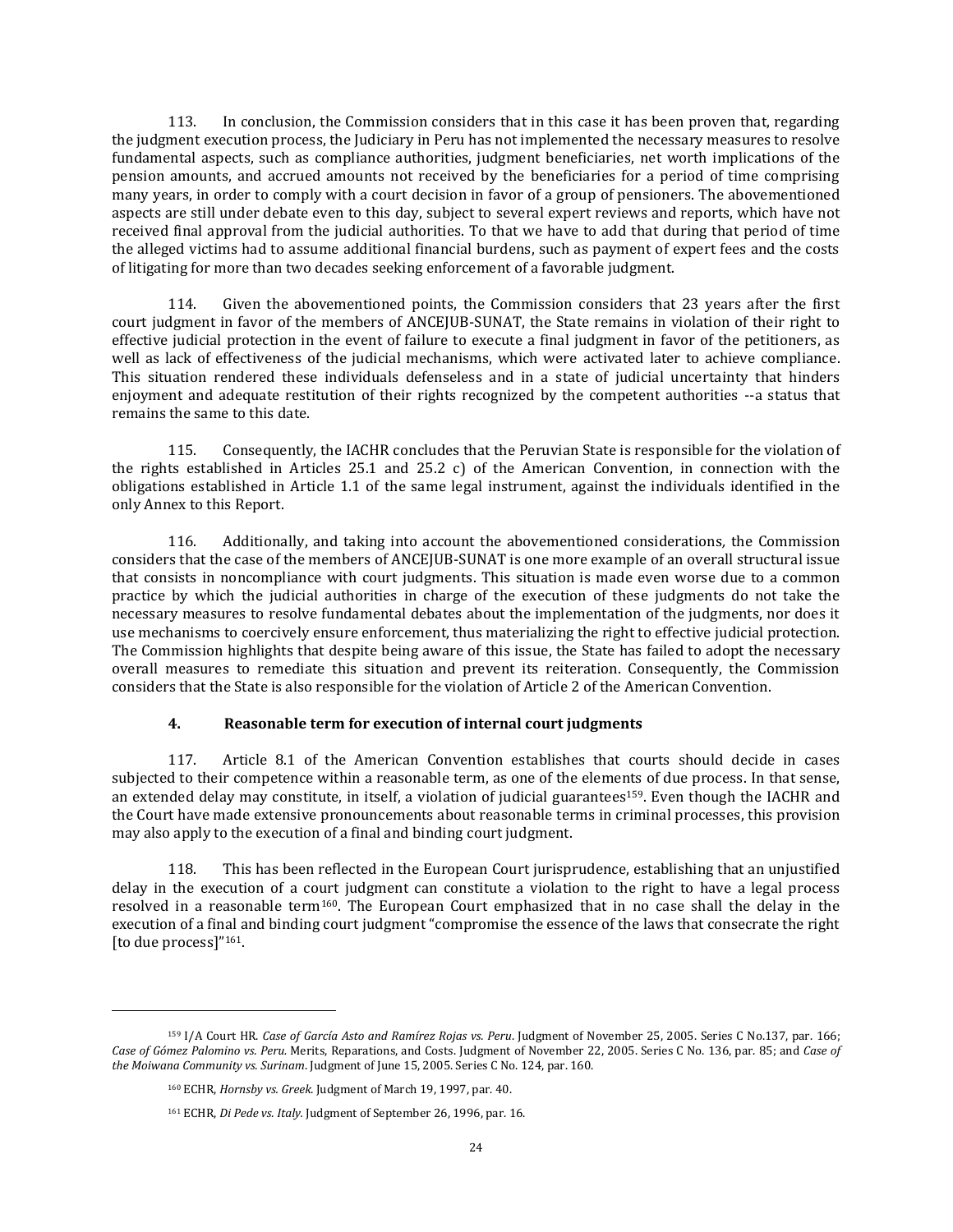119. As per the provisions in Article 8.1 of the American Convention, and in the light of the specific circumstances of this case, the Commission will take into consideration the following four elements to analyze reasonability of the terms: i) the complexity of the issue; ii) the procedural activity on the part of the stakeholders; iii) the behavior of the judicial authorities; and iv) how the juridical situation affects the individuals involved in the process<sup>162</sup>.

120. In connection with complexity, the IACHR notes that, in principle, this el issue is not complex, since there is a final and binding court judgment that had to be executed. Notwithstanding that, even though the specific action to determine the net worth effects of said decision for each one of the beneficiaries could entail a certain degree of complexity, but it is absolutely disproportionate for the resolution of these issues to extend over a period of 23 years.

121. Regarding stakeholders' involvement, the Commission notes that the State alleged that the delay in the process was due to the multiplicity of actions files by the members of ANCEJUB-SUNAT. In that respect, the IACHR reminds all parties of the fact that the individuals affected filing actions or remedies available in the internal legal system so as to seek enforcement of a court judgment is compatible with their rights and in itself does not imply a justification for delays in the process. In this case, the Commission has observed that the members of ANCEJUB-SUNAT followed and promoted the execution of the judgment, and the complained many times about the delay in the proceedings. In this sense, the State has failed to demonstrate that the actions of ANCEJUB-SUNAT constituted an obstacle or deferment beyond the exercise of legal means seeking enforcement of the judgment.

122. Regarding the behavior of the of judicial authorities, the Commission repeats all of the terms stated in paragraphs 110, 111 and 112 of this Report, about the way in which the judicial authorities actions during the judgment execution stage has been remarkably ineffective to solve aspects that are indispensable for enforcement.

123. As for the fourth element, the Court has stated that in order to determine reasonability of the term what has to be considered is how the duration of the process affects the legal situation of the individual involved in the process, as well as the interests at stake<sup>163</sup>. The IACHR takes into account that when it comes to pensions, the time elapsed can have a very particular and impactful effect. Thus, the Commission noted that the petitioners informed that to date more than 100 members of ANCEJUB-SUNAT have passed away due to their age. Also, the IACHR has observed that many of these individuals are in a precarious financial and health condition, a piece of information that has not been challenged by the State. In that sense, the Commission considers that this element is applicable in this case and that it constitutes an additional factor to establish that the term is not reasonable.

124. To sum up, then, the Commission considers that the period of time elapsed –more than 23 years- without enforcing the judgment issued by the Supreme Court in October 1993 clearly exceeds a term that could be considered reasonable. Consequently, the IACHR concludes that the Peruvian State is also responsible for the violation of the right to a reasonable term established in Article 8.1 of the American Convention referring to the obligations set forth in Article 1.1 of the same legal instrument, against the individuals identified in the only Annex to this Report.

### **5. Right to private property vis-a-vis failure to execute internal judgments referring to pensions**

<sup>162</sup> IACHR, Report No. 28/16, Case 11,550, Admissibility and Merits, Maurilia Coc Max and others (Xaman Massacre), Guatemala, June 10, 2016. par. 145. Inter-American Court of Human Rights. *Case of Santo Domingo Massacre vs. Colombia*. Preliminary Exceptions, Merits and Reparations. Judgment of November 30, 2012. Series C No.259, par. 164.

<sup>163</sup> I/A Court HR. *Case of Garibaldi vs. Brazil*, Preliminary Exceptions, Merits, [Reparations](http://joomla.corteidh.or.cr:8080/joomla/es/casos-contenciosos/38-jurisprudencia/882-corte-idh-caso-garibaldi-vs-brasil-excepciones-preliminares-fondo-reparaciones-y-costas-sentencia-de-23-de-septiembre-de-2009-serie-c-no-203) and Costs. Judgment of September 23, 2009. [Series](http://joomla.corteidh.or.cr:8080/joomla/es/casos-contenciosos/38-jurisprudencia/882-corte-idh-caso-garibaldi-vs-brasil-excepciones-preliminares-fondo-reparaciones-y-costas-sentencia-de-23-de-septiembre-de-2009-serie-c-no-203) C No. 203, par. 138; *Case of Valle Jaramillo and others, vs. Colombia*. Merits, [Reparations](http://joomla.corteidh.or.cr:8080/joomla/es/casos-contenciosos/38-jurisprudencia/1334-corte-idh-caso-valle-jaramillo-y-otros-vs-colombia-fondo-reparaciones-y-costas-sentencia-de-27-de-noviembre-de-2008-serie-c-no-192) and Costs. Judgment of November 27, 2008. [Series](http://joomla.corteidh.or.cr:8080/joomla/es/casos-contenciosos/38-jurisprudencia/1334-corte-idh-caso-valle-jaramillo-y-otros-vs-colombia-fondo-reparaciones-y-costas-sentencia-de-27-de-noviembre-de-2008-serie-c-no-192) C No. 192, par. 155; and *Case of Kawas Fernández vs. Honduras*. Merits, [Reparations](http://joomla.corteidh.or.cr:8080/joomla/es/casos-contenciosos/38-jurisprudencia/824-corte-idh-caso-kawas-fernandez-vs-honduras-fondo-reparaciones-y-costas-sentencia-de-3-de-abril-de-2009-serie-c-no-196) and Costs. Judgment of April 3, 2009 [Series](http://joomla.corteidh.or.cr:8080/joomla/es/casos-contenciosos/38-jurisprudencia/824-corte-idh-caso-kawas-fernandez-vs-honduras-fondo-reparaciones-y-costas-sentencia-de-3-de-abril-de-2009-serie-c-no-196) C No. 196, par. 115.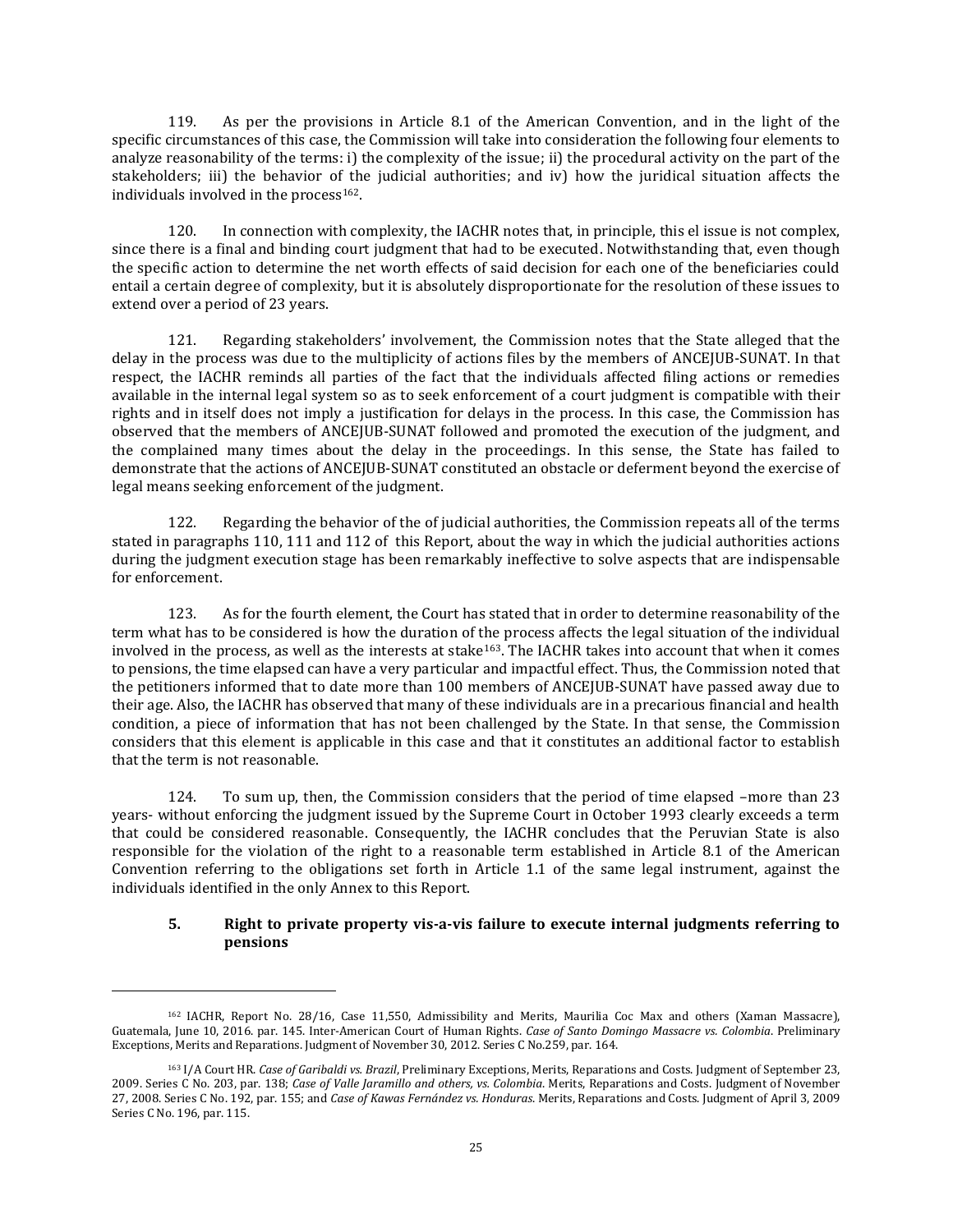125. In their jurisprudence, both the Commission and the Court have developed a broad concept of property, which comprises, among other aspects, the use and enjoyment of "property," defined as those material objects susceptible of being appropriated, as well as any rights which may be part of a person's assets.<sup>164</sup> In addition, the Court has protected acquired rights, understood as rights that have been incorporated into personal net worth.<sup>165</sup> The Commission recalls that the right to property is not absolute and, accordingly, may be subject to restrictions and limitations, provided that the latter are imposed through appropriate legal channels and in accordance with the parameters established in Article 21 of the American Convention<sup>166</sup>.

126. In the Case of the "*Five Pensioners" v*. *Peru*, the Inter-American Court declared that there had been violation of the right to property due to the financial impairment caused by failure to comply with judgments seeking to protect the right to a pension acquired by the victims in accordance with domestic regulations. In that judgment, the Court pointed out that from the time a pensioner pays his or her contributions to a pension fund and ceases to serve in the institution concerned with a view to acceding to a retirement scheme provided for by law, he or she acquires the right for the pension to be governed by the terms and conditions of that law. It also declared that the pension rights acquired by that person have "property implications" (*efectos patrimoniales*) protected under Article 21 of the American Convention.<sup>167</sup>

127. Consequently, in that case the Court declared that since the State had changed the amount of the pensions being received by the alleged victims, and had not complied with court judgments issued following the filing of amparo suits, the State had violated the right to property recognized in Article 21 of the American Convention.<sup>168</sup>

128. Subsequently in the judgment in the case of *Acevedo Buendía y otros Discharged and Retired Employees of the Office of the Comptroller) v. Peru*, the Inter-American Court analyzed a similar case of failure to comply with judgments ordering that the victims be incorporated in the Decree Law 20530 pension scheme. The Court considered that those victims met the requirements established by that Decree and that the pension entitlement that they had acquired had an impact on the property of those who received the monthly payments169. The Court took into account the fact that the Constitutional Court had issued judgments ordering the State to pay the victims the pension amounts that had been withheld. Based on that, the Court considered that the victims had been harmed inasmuch as they "could not effectively exercise their right to property over the patrimonial effects of their legally recognized adjustable pension; those effects would refer to the amounts the victims stopped receiving."<sup>170</sup>

129. The Commission considers that said precedents are fully applicable to this case, to the extent that both the members of ANCEJUB-SUNAT, and the victims in the two abovementioned issues: i) legally accessed the pension scheme under Decree Law 20530; ii) were deprived of the possibility to continue enjoying the benefits of said scheme; iii) filed court actions in order to request reinstatement; iv) obtained a

<sup>164</sup> IACHR, Case 12.357, Application to the I/A Court H.R., Members of the National Association of Discharged and Retired Staff of the Office of the Comptroller General of the Republic of Peru, April 1, 2008, par. 72. I/A Court HR. *Case of Chaparro Álvarez and Lapo Íñiguez vs. Ecuad*or. Preliminary Objections, Merits, Reparations, and Costs. Judgment of November 21, 2007. Series C No. 170, par. 174.

<sup>165</sup> I/A Court HR. *Case of the "Five Pensioners" v. Peru*. Merits, Reparations, and Costs. Judgment of February 28, 2003. Series C No. 98, par. 102.

<sup>166</sup> I/A Court HR. *Case of Salvador Chiriboga vs. Ecuador*. Preliminary Exception and Merits. Judgment of May 6, 2008. Series C No. 179, par. 54.

<sup>167</sup> I/A Court HR. *Case of the "Five Pensioners" v. Peru*. Merits, Reparations, and Costs. Judgment of February 28, 2003. Series C No. 98, par. 103.

<sup>168</sup> I/A Court HR. *Case of "Cinco Pensionistas" vs. Peru*. Merits, Repairs and Costs. Judgment of February 28, 2003. Series C No. 98, par. 103.

<sup>169</sup> I/A Court HR. Case of Acevedo Buendía et al. ("Discharged and Retired Employees of the Office of the Comptroller) vs. Peru. Preliminary Objection, Merits, Reparations and Costs. Judgment of July 1, 2009. Series C No. 198, par. 88.

<sup>170</sup> I/A Court HR. Case of Acevedo Buendía et al. ("Discharged and Retired Employees of the Office of the Comptroller) vs. Peru. Preliminary Objection, Merits, Reparations and Costs. Judgment of July 1, 2009. Series C No. 198, par. 88.